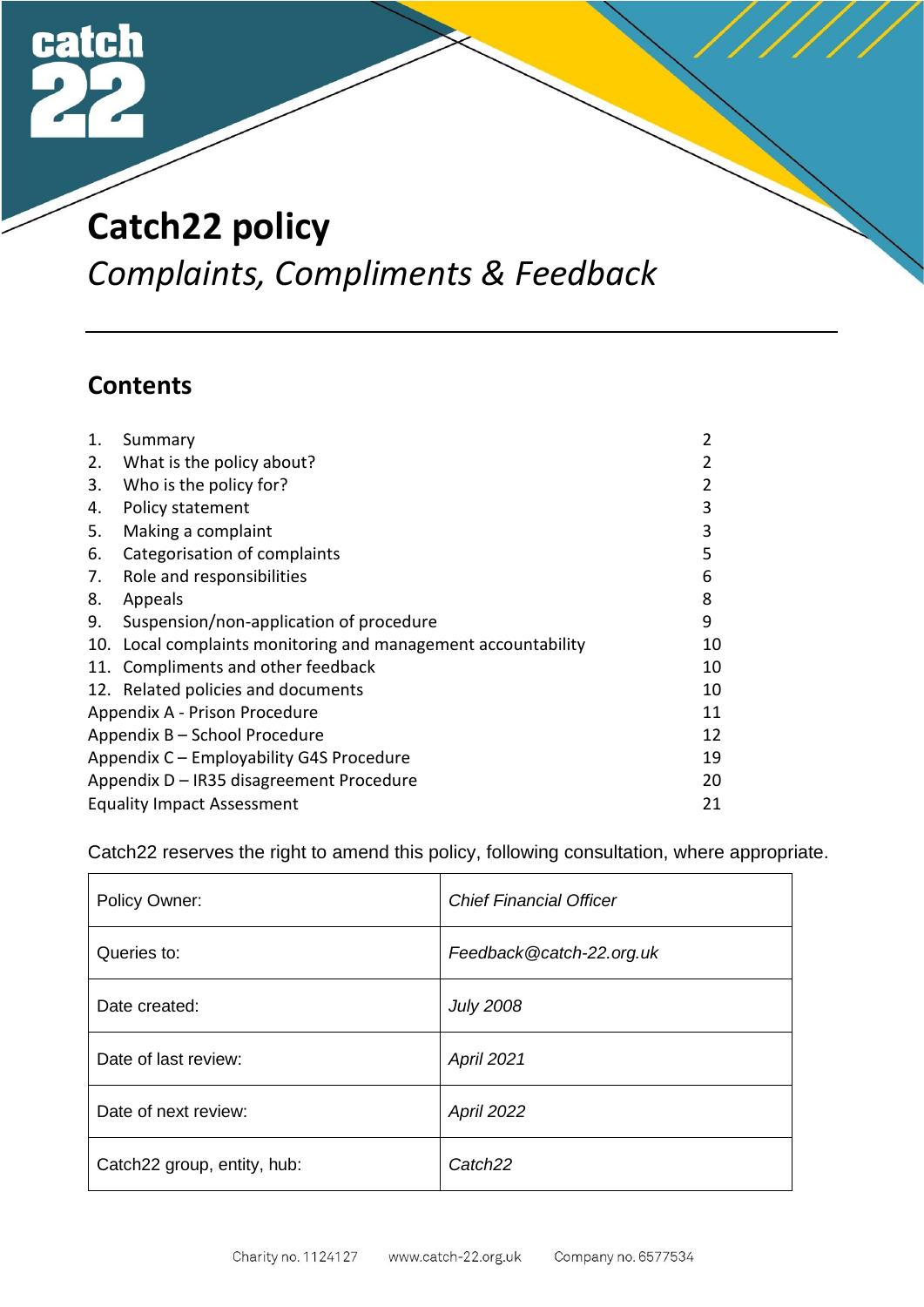## **1. Summary**

This policy:

- safeguards the rights of individuals using our services, and ensures we improve services by learning from our errors and successes
- covers people who receive our services, people (other than our own staff) involved in the care or welfare of our service users, and any other organisation or individual on whom our services impact
- looks at making a complaint, the three complaint stages (local/informal complaint resolution, organisational/formal complaint resolution and panel hearing/appeals), in what circumstances we might suspend or not apply this policy, and related policies.

# **2. What is the policy about?**

We welcome and support people to make complaints, comments and compliments about our services. A complaint is an expression of dissatisfaction with our services and a request for us to put things right. Comments and compliments can be as valuable as complaints in highlighting areas for improvement or extending excellence in service provision. Our policy safeguards the rights of individuals using our services, and ensures we improve services by learning from our errors and successes.

# **3. Who is the policy for?**

Our policy covers:

- people who receive our services
- our people other than our own staff\* involved in the care or welfare of our service users (\*sessional workers, volunteers, agency staff and contractors (these are not employees and therefore not covered by the Grievance Policy))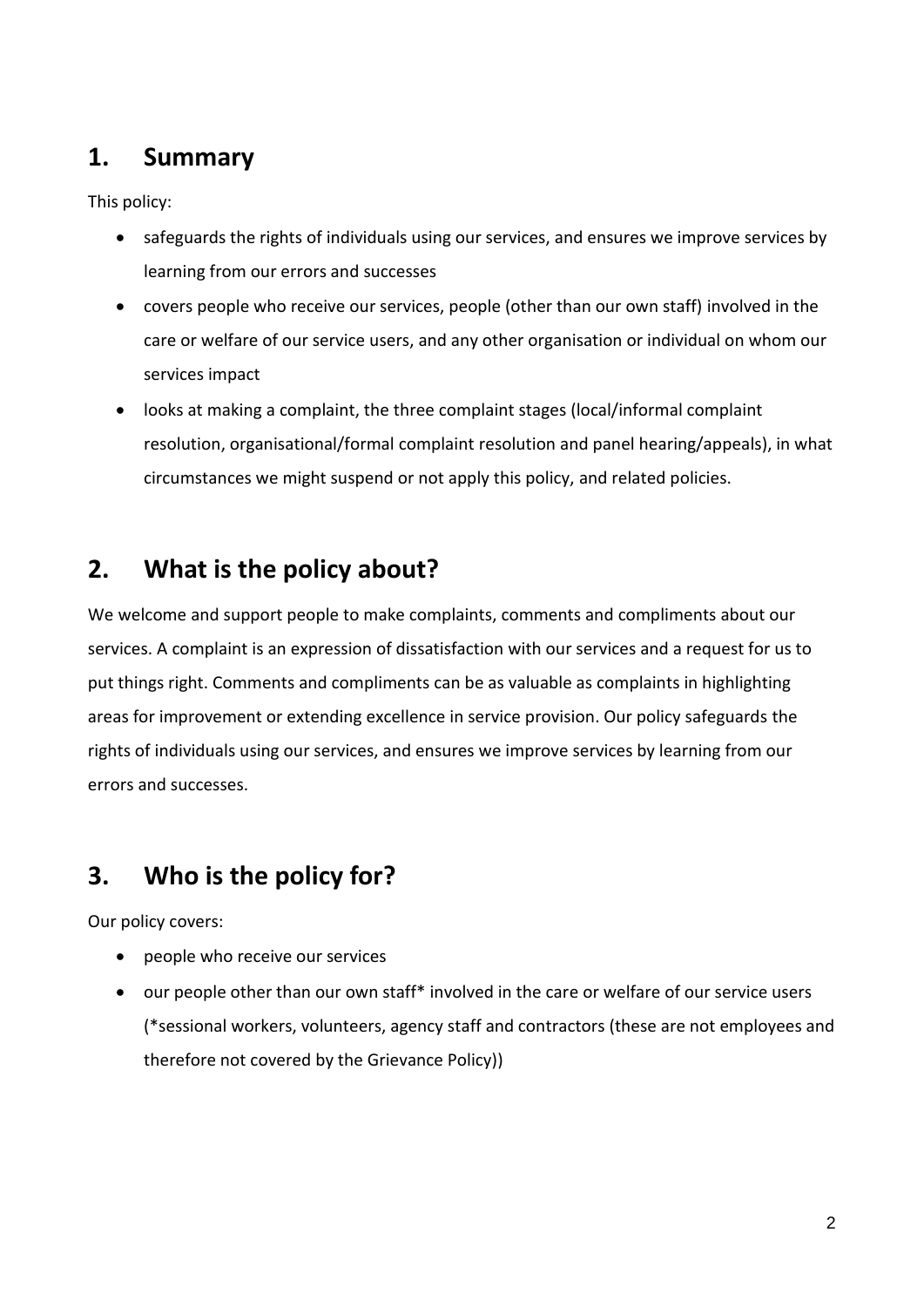• any other organisation or individual on whom our services impact.

Complaints from our own employees are dealt with in line with other relevant policies (see section 12), for example our grievance policy.

Complaints in a prison setting are dealt with under the Prison Procedure which is attached at Appendix A.

Complaints in a school setting are dealt with under the School Complaints Procedure which is attached at Appendix B.

Complaints in our Employability services (G4S) are dealt with under the agreed procedure which is attached at Appendix C.

Complaints relating to IR35 can be found on attached at Appendix D.

## **4. Policy statement**

We are committed to:

- improving the lives of all the people we work with, and to working with their families and carers, communities and other organisations to achieve this
- providing the best possible services for everyone we work with
- learning from our mistakes, and continuing to improve on what we do

Our handling of complaints and comments forms an important part of this approach. As part of our philosophy, we seek to deal positively and decisively with issues of concern, and so we:

- treat anyone making a complaint, comment or compliment with respect
- support anyone wishing to make a complaint to do so, keeping them informed of the process at all stages
- deal with all complaints as swiftly as possible, and maintain confidentiality as far as possible
- train all our staff to use this policy
- encourage managers to try to resolve complaints locally and informally, in discussion with the person making the complaint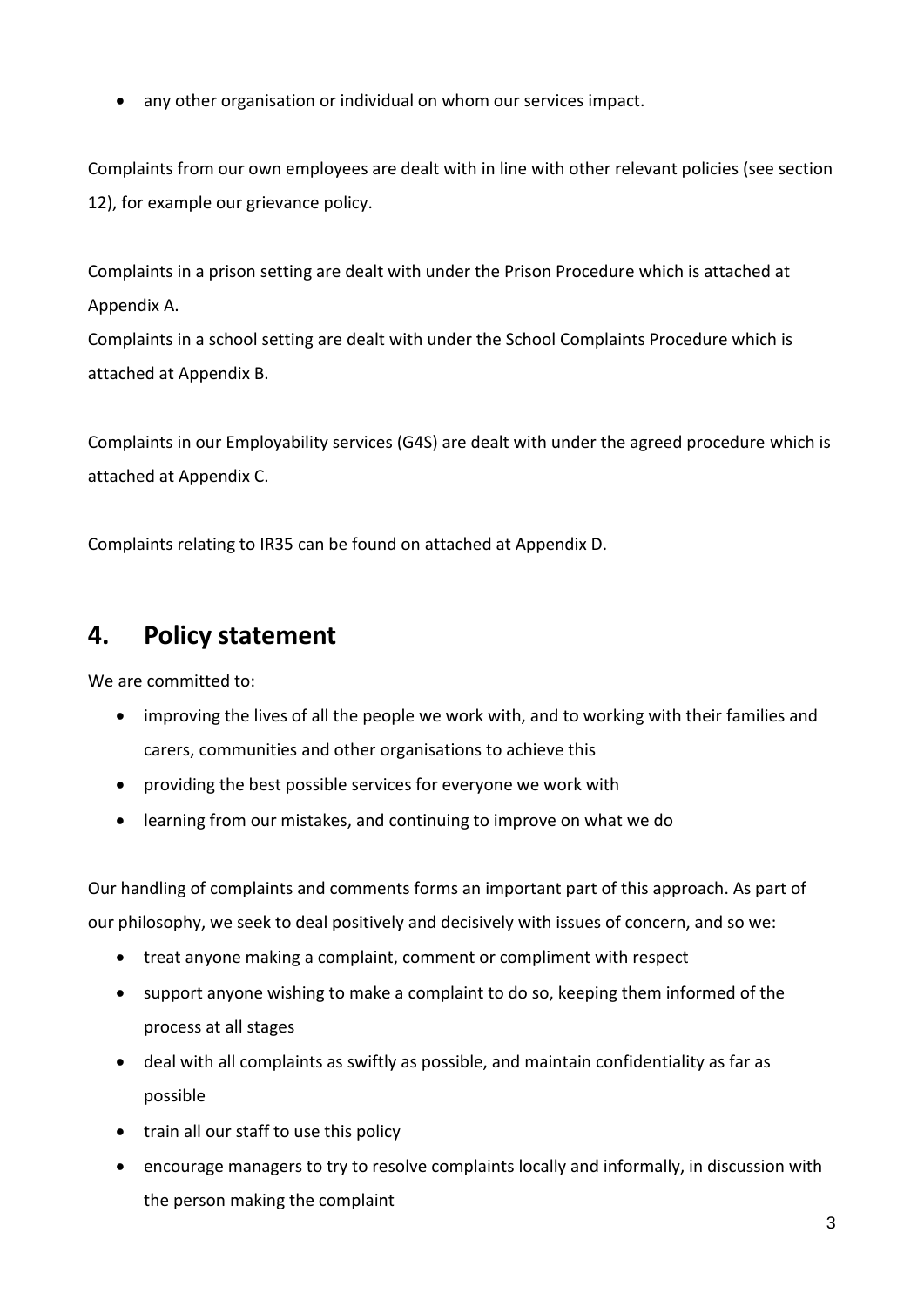- treat fairly staff about whom a complaint is made, in line with our employment policies
- review the effectiveness of our policy, and monitor the level and nature of complaints, comments and compliments

## **5. Making a complaint**

We make everyone we work with aware of this policy by giving them information on how to make a complaint or register a comment or compliment using a freepost form, via email or letter, and by providing an online form via our website.

Whenever possible complainants should be encouraged to put their complaint in writing however if this requirement would pose a barrier to the person making the complaint then a verbal complaint can be accepted. This should then be written up and sent back to the complainant for them to agree that it is an accurate record of the issue(s) they wish to have addressed.

A dedicated email address for Complaints is available for use [feedback@catch-22.org.uk](mailto:feedback@catch-22.org.uk) and is monitored every day except weekends and bank holidays.

Complaints made via a social media platform will not be responded to via an open platform. These will always be escalated through line management and to relevant SLT who will ensure that the External Affairs team is alerted and treated as an organisational/national complaint due to the potential public relations issues involved. Staff must not engage in a discussion or debate in a public forum but invite the complainant to contact us directly using the [feedback@catch-22.org.uk](mailto:feedback@catch-22.org.uk) email address or by post.

In recognition of the communication methods available, except for complaints raised via a social media platform, the response will take the form used by the complainant i.e.

- Email response by email (no letter attached)
- Letter response by letter
- Feedback form response as directed on the form
- Webform (website) response by email unless directed otherwise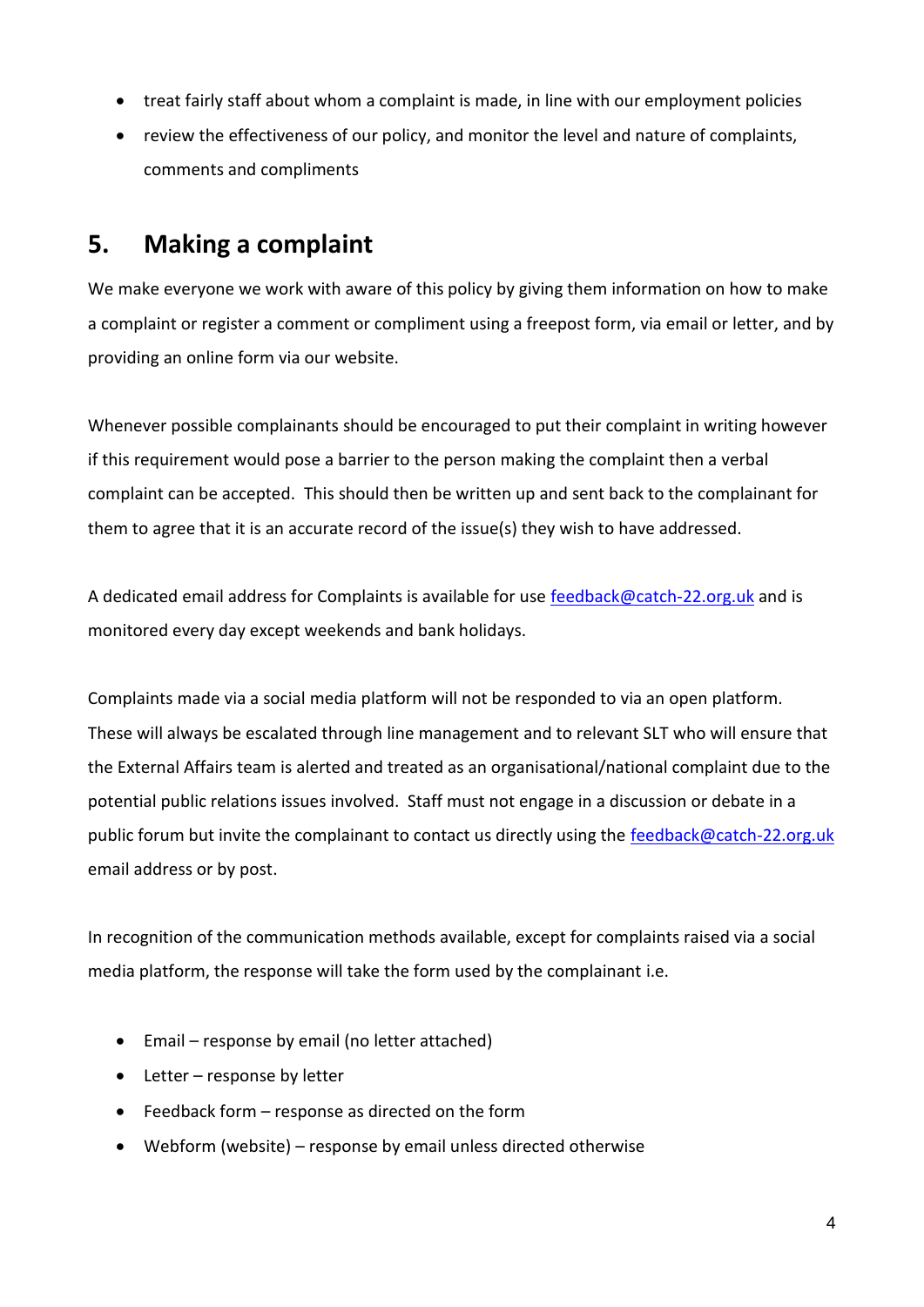## **n.b. If a copy of a letter is to be sent by email, it must be in a non-editable form e.g. PDF in order to reduce the risk of subsequent misuse of the branded Catch22 logo/paperwork.**

A complaint must be made as soon as possible – and no more than three months – after an incident has occurred. We may extend this time limit if:

- the complaint could not reasonably have been made earlier, and
- we can still investigate the facts
- we will not investigate where the subject of a complaint relates to events more than one year before the date we receive it.

Where a person we work with wishes to make a complaint about another organisation's services, we will assist them to do so in line with that organisation's complaints procedure.

Catch22 also recognises that in some circumstances other bodies may provide alternative routes for complaints and these will be dealt with as required depending on the nature and route of the complaint. In prisons, where Directors Rules apply to complaints management, suitable complaints management processes must be implemented. The Prison complaints process is detailed at Appendix A. Schools should refer to the School Complaints Procedure at Appendix B. The Employability related complaints process is attached at Appendix C.

Each service must maintain a local log of complaints received and outcomes, and review these at team meetings. The log is available for inspection by the relevant director, the Chief Officers Group and (where contractually agreed) commissioners and other third parties.

# **6. Categorisation of complaints**

Under this policy complaints will be classed under two categories,

- local/informal complaints and
- organisational/formal complaints.

The following criteria apply when determining which category a complaint falls into: -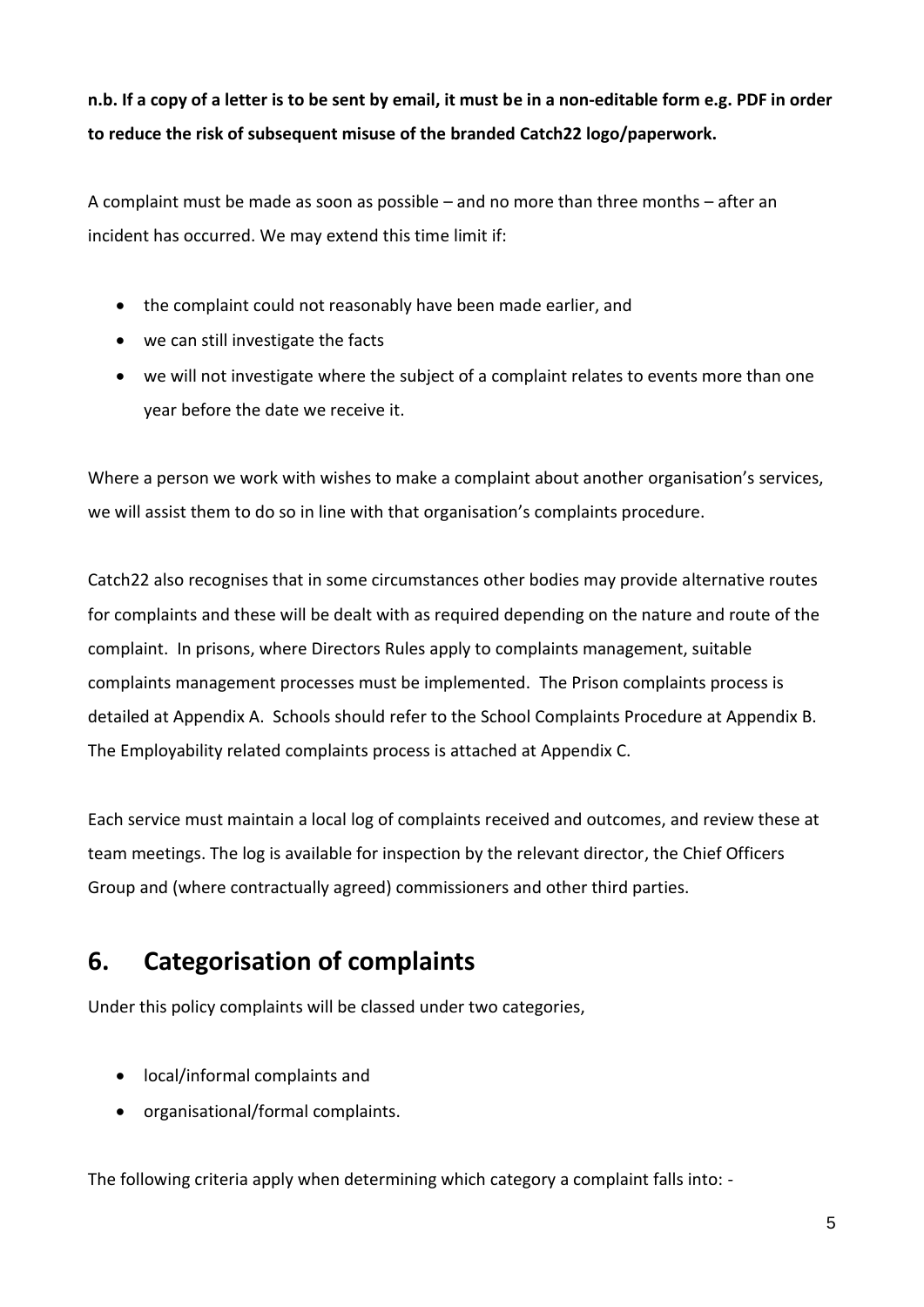#### *Local/informal complaints will* -

- Be in writing or verbal and
- Not allege a serious breach of policy or standards and
- Not have been aired on social media and
- Be resolvable within the control of the local service.

Examples of locally managed informal complaints could include failure of a worker to alert a service user to a change of appointment time, breakdown of working relationship between service user and worker that can be resolved by either local intervention, mediation or change of worker, neighbor complaints about noise or nuisance which have not involved the police or local authority.

These complaints must be dealt with by the local responsible manager and logged in a complaints log held in the service to provide a record of the issue being raised and dealt with.

The local responsible manager must:

- explain when the complainant can expect a response (usually within seven working days)
- where the matter can be resolved locally, provide a thoughtful response based on an understanding of the full circumstances and the other options available to the complainant under this policy if they remain dissatisfied

If the complainant is unhappy with the response and wishes to appeal against it then the complaint should be escalated through line management to SLT and if needed the Chief Operating Officer with all relevant documentation attached so that it can be reviewed and, if necessary investigated further, as an organisational/formal complaint.

Organisation/formal complaints will -

- Be in writing (this may include verbally given complaints that have been written up and agreed as an accurate record with the complainant) and/or
- Allege a serious breach of policy or standards including, but not limited to: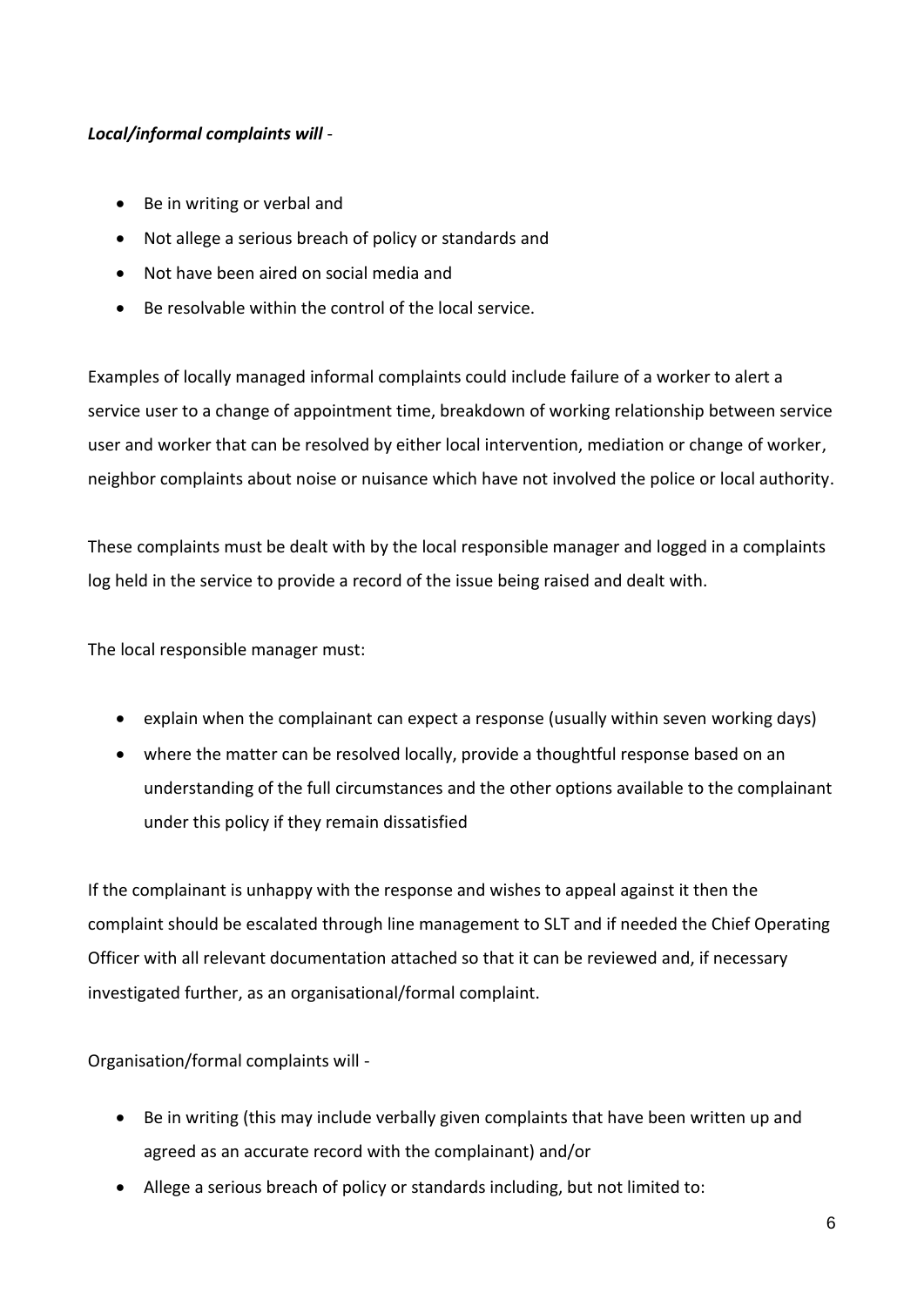- o Recruitment and selection
- o Safeguarding
- o Health and safety
- o Operational practice

and/or

- Have been made on a social media platform (complaints aired via social media have the potential to cause organisational reputational damage and so must be addressed as an organisational/formal complaint) and/or
- Have escalated from a local/informal complaint because the complainant is unhappy with the response or the issue is ongoing
- Any complaint where there is an indication that it has been shared with the local MP, Regulator, local authority, the Media or any other indication of external body or reputational impact

If you are unsure how to categories or deal with a complaint, contact the Feedback mailbox who will assist.

# **7. Roles and responsibilities**

#### 7.1 Complaint Administrator

Will –

- ensure that the complaint mailbox is monitored, and relevant Business Directors are notified of any complaint made centrally
- provide basic procedural advice such as response timings
- be the first point of contact for organizational complaints
- manage the recording of all centrally made complaints

#### 7.2 Commissioning Manager

Will -

• be the relevant Director for the area the complaint is made or implicated in, however can should they see fit delegate to another Senior Manager in their directorate.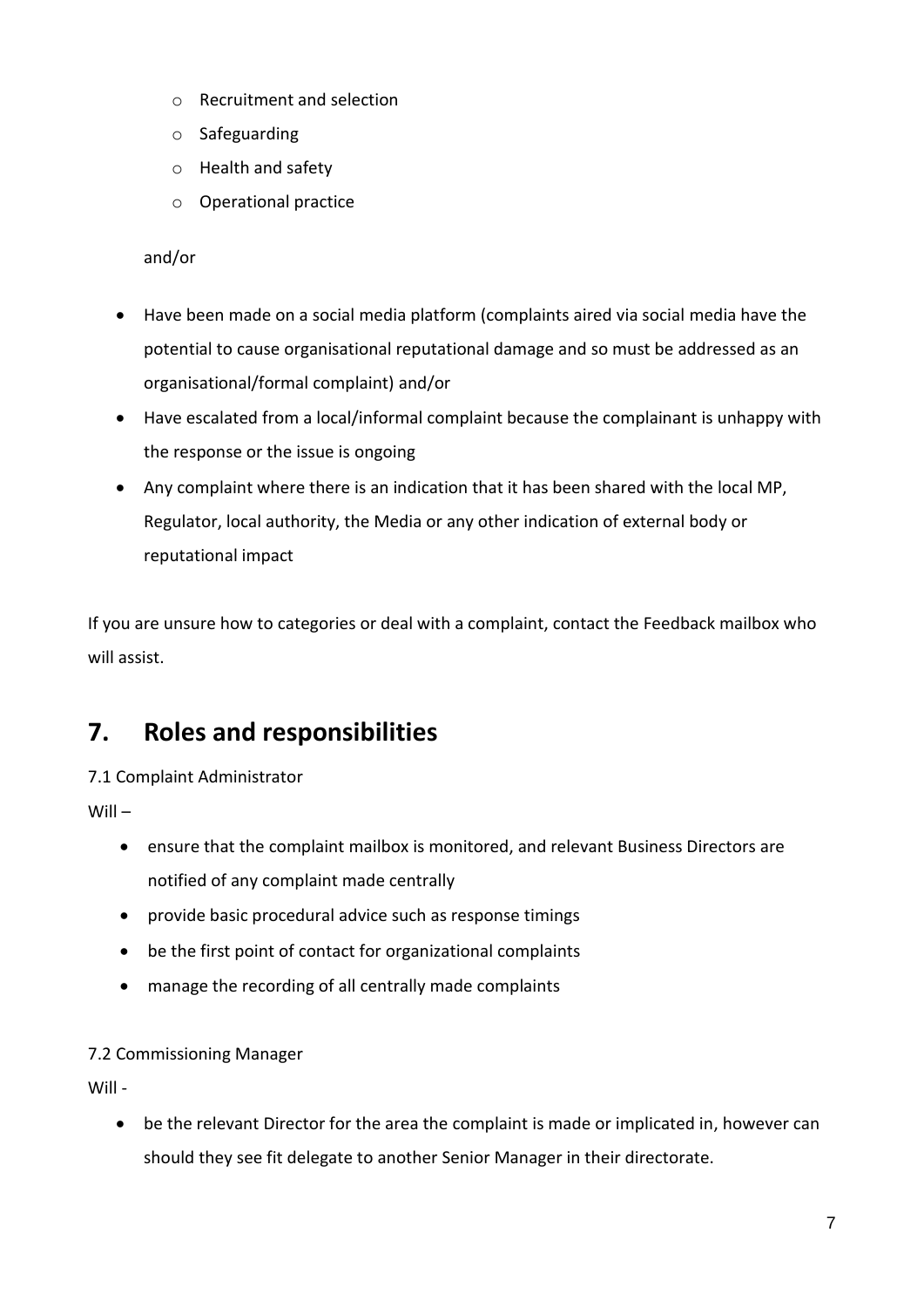- be responsible for assigning an Investigating Officer should the complaint be complex or involve a several people. They will advise the Complaint Administrator of the appointment.
- Agree a set of terms of reference for the investigation

#### 7.3 Investigating Officer

Will –

- be a manager from the same directorate but not the same service
- be responsible for undertaking the investigation
- If necessary, arrange to meet the complainant and any other relevant people (including witnesses) to collate statements and establish the facts.
- then write a report and discuss their findings with the relevant director or delegated authority.
- the director, or delegated authority, will give the Complaints Administrator an analysis of the cause of the complaint, and report any action taken or recommended.

### **8. Process**

#### 8.1 Acknowledgement

The Complaints Administrator will usually acknowledge an organisational/ formal complaint within one working day of receiving it (maximum three working days). This acknowledgement sets out the next steps and when the complainant can expect to hear more (normally within 28 days). If the investigation is going to take longer, either the Complaints Administrator or the relevant SLT business leader will write to give the expected completion time and explain the reason for the delay.

#### 8.2 Investigation

#### 8.2.1 Terms of Reference

The Commissioning Manager will agree a terms of reference for investigation which will whether there is evidence to show a breach of policy or standard, or negligence, misconduct or deliberate wrong-doing on the part of an individual or individuals relating to the complaint. The objectives will establish whether there is evidence to show a breach of policy or standard, or negligence,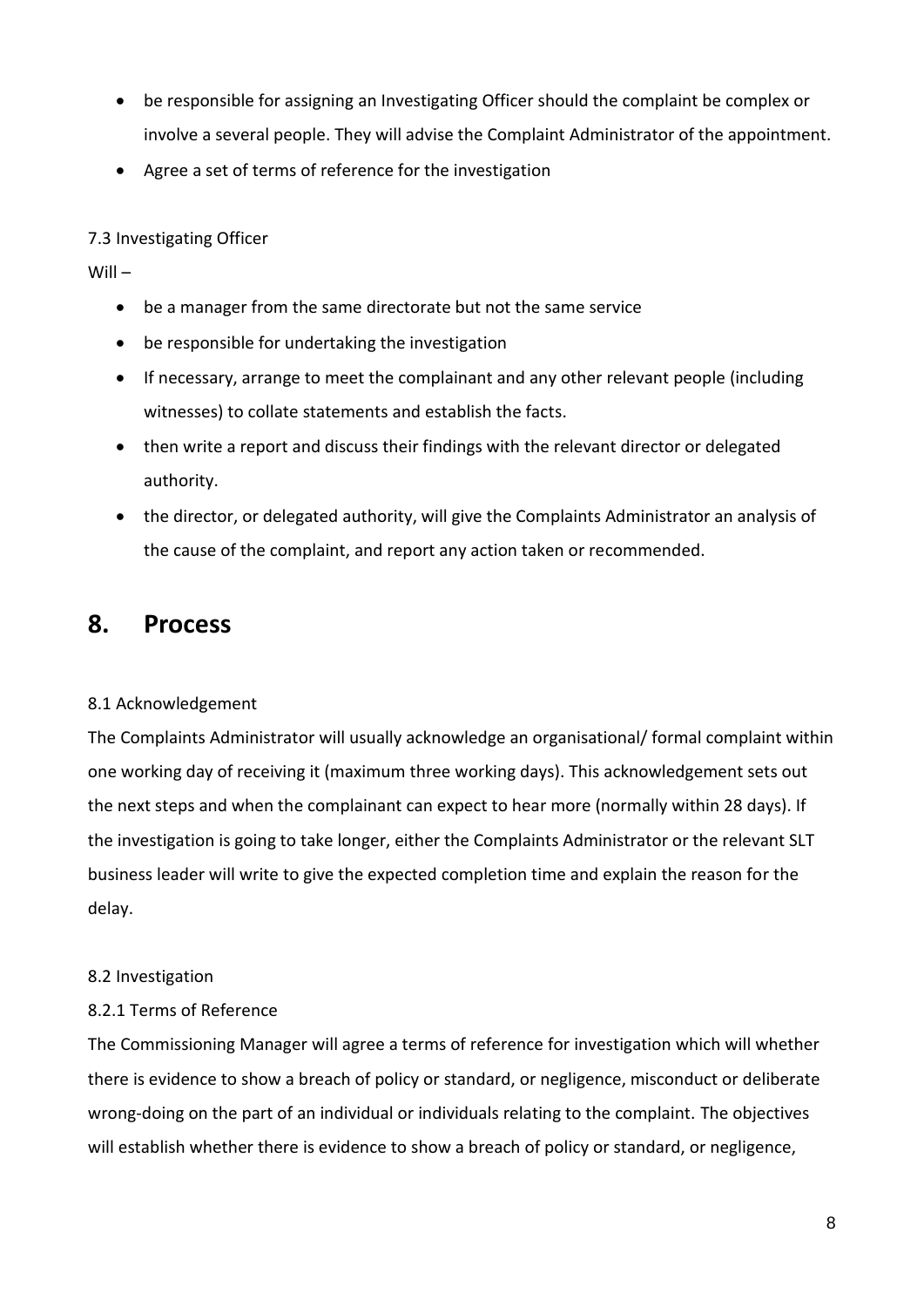misconduct or deliberate wrong-doing on the part of an individual or individuals relating to the complaint.

These terms of reference must be written to allow the investigator to establish whether the allegations are

- upheld
- partly upheld
- not upheld

#### 8.3 Response

When the investigation is complete, the director will decide, or approve, how to respond to the complainant. The complainant will be written to with the outcome of the complaint including whether their complaint has been upheld, partly upheld or not upheld. This response should come from the director or delegated authority. This response may be restricted for reasons of confidentiality or data protection (for example, if the staff member involved is subject to disciplinary action). The response will be copied to the:

- complainant's advocate (if they had one)
- service/project manager and/or assistant director or head of service
- Complaints mailbox.

*Please note: not all complaints require a formal investigation process to be applied. If the complaint can be resolved with evidence/information that is readily available, then it is in all interests to close the complaint as quickly as possible. If however there has been a serious breach of policy or standards and/or the nature of the complaint indicates that there may be disciplinary action that could arise if the allegation is found to be upheld, then a formal investigation must be carried out.*

# **9. Appeals**

If the complainant is dissatisfied with the result of the organisational/formal complaint process, they can appeal in writing. They must do this within 28 days of receiving the response, explaining why they are dissatisfied with the result.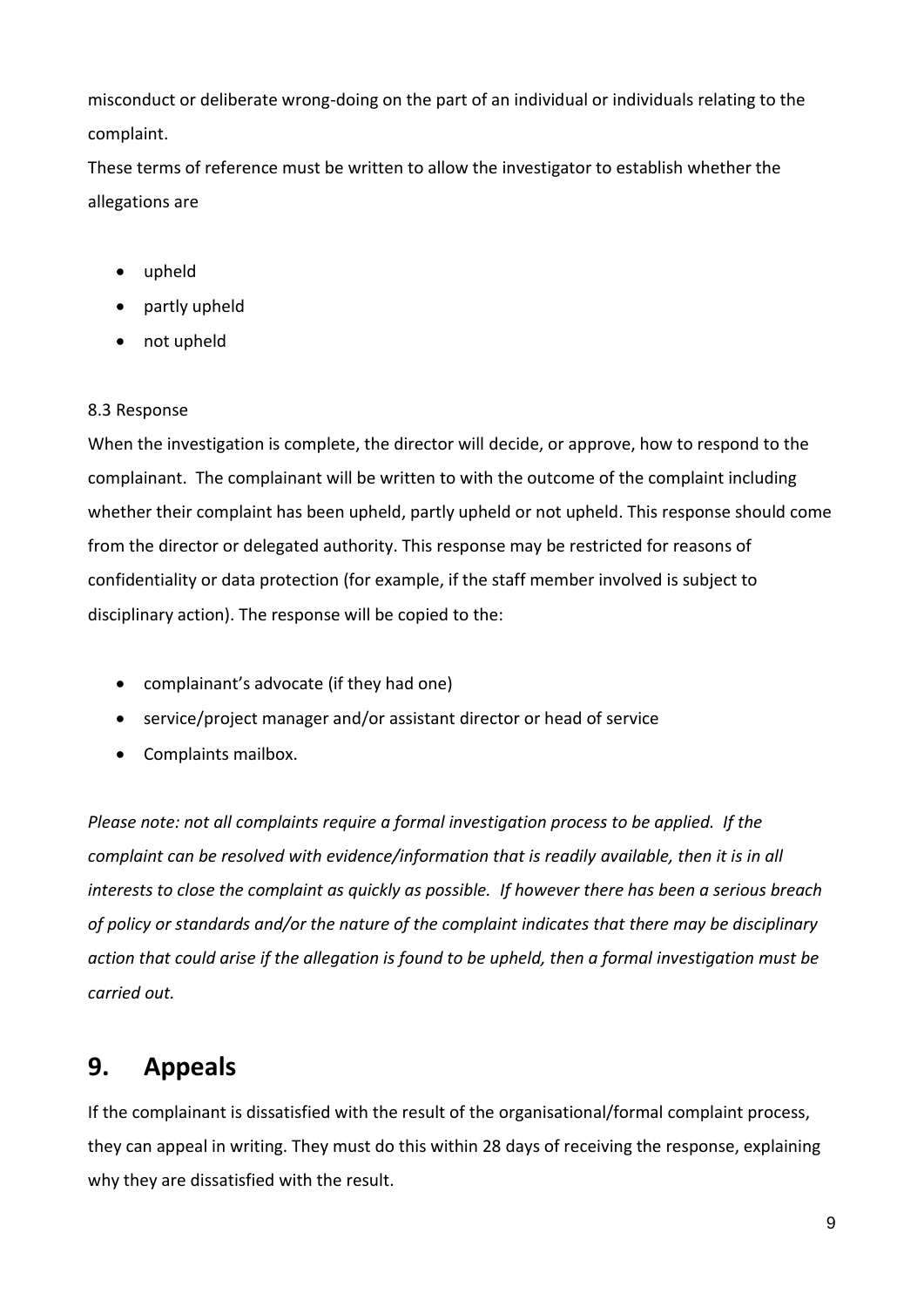An appeals panel will be formed, comprising of:

- a director not previously involved in the complaint (this may be the commissioning director if they have delegated the initial complaint management)
- Chief Operating Officer
- an independent person from an unrelated part of the business. (In very exceptional circumstances an external person may be invited to be part of the panel – this decision will be made by a nominated COG member and the relevant director. An example of this would include inviting a local authority commissioner or other relevant person to be part of the panel if the complaint is part of the delivery of a statutory service e.g. leaving care).

The panel will review all the information available and undertake any extra investigation they deem necessary, which may include talking to the complainant. The panel may recommend mediation if members believe this will resolve the dispute. The Panel must write to the complainant within seven days of the panel meeting, outlining its findings.

In some services e.g. social care services, if the complainant is still unhappy with the outcome of their complaint, they may refer the complaint to the local authority or to an external ombudsman for further review.

## **10. Suspension/non-application of procedure**

A complaint will not be considered, or further considered, through this procedure where in relation to the substance of the complaint:

- It has been withdrawn by the complainant, unless the Charity decides that there is merit in pursuing the complaint, e.g., to identify any lessons learnt
- It repeats a complaint that has previously been considered through the complaint's procedure
- It is being or has been investigated by an independent body and/or in accordance with the arrangements set down by the commissioner of the relevant service;
- Following a request for clarification from Catch22 it remains unclear;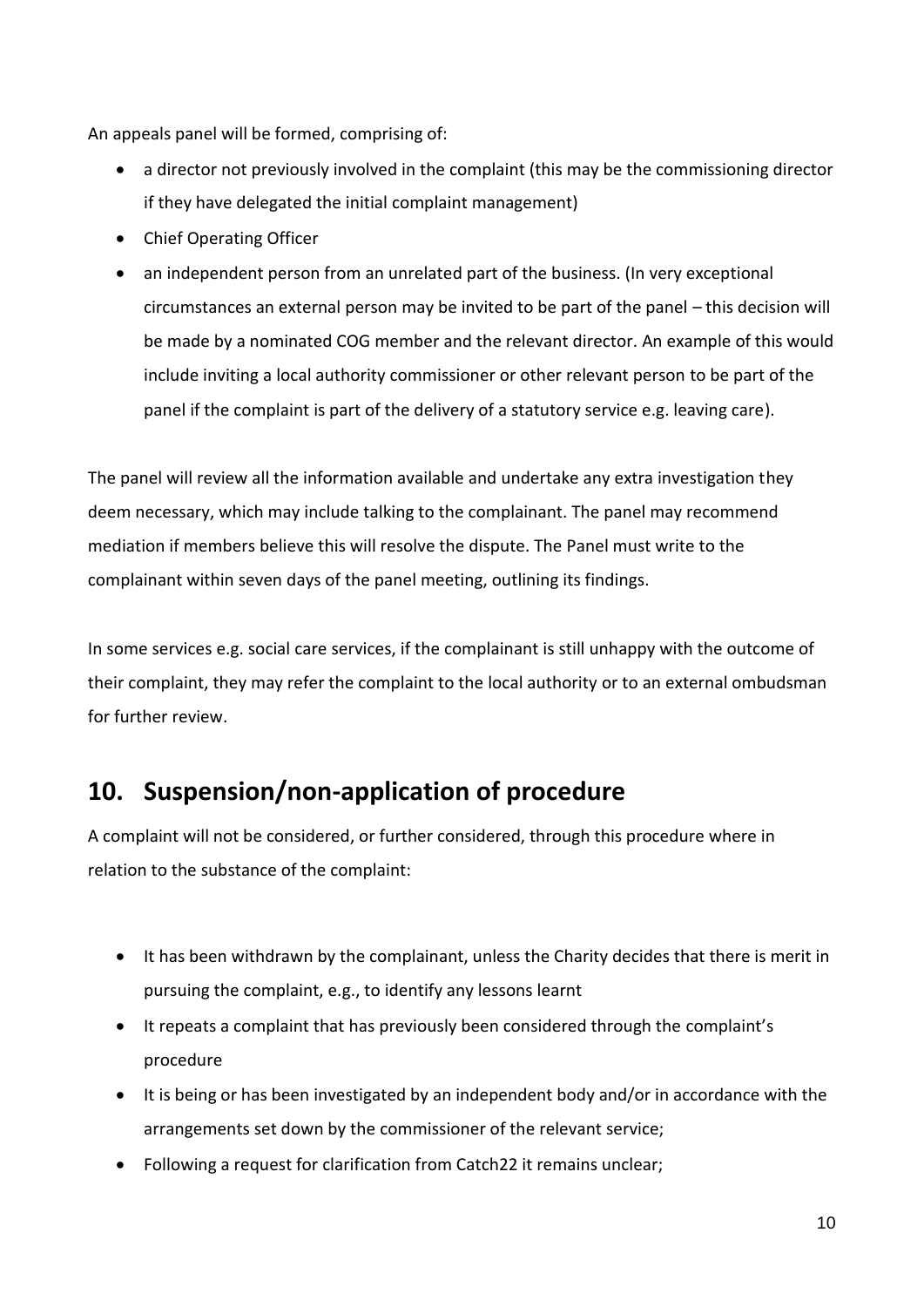- There is reason to believe that the use of the complaint's procedure may be damaging to the interests/well-being of a child or vulnerable person;
- The charity does not have the powers to grant the outcome the complainant is seeking (in these cases the complainant will be directed to the organisations/agencies who are able to make the relevant determination);
- The complainant is vexatious and/or frivolous in that they have persistently made or continued to pursue a complaint which after investigation is found to have no substantive basis and/or there is reason to believe such complaint has not been made in good faith/is a part of campaign of harassment against individual workers. In determining whether a complaint is vexatious, the complaint(s) and responses should be reviewed by the Chief Operating Officer (or equivalent grade) to ensure that all issues have been addressed.
- Where the subject of complaint relates to events more than one year before the date the charity receives the complaint;
- the complainant has stated in writing that he is taking or intends to take proceedings to court or tribunal.
- The charity has been notified that any person is conducting an investigation in contemplation of criminal proceedings; or
- The charity has been notified that criminal proceedings are pending

The Chief Financial Officer and Chief Operating Officer will jointly determine any complaint which should be subject to suspension/disapplication of process for one of these reasons and the complainant (and relevant commissioner, where appropriate) will be informed.

## **11. Local complaints monitoring and management**

## **accountability**

Operational directors, assistant directors, and heads of are responsible for carrying out an annual review of service complaints logs to ensure that these are being maintained and used to track complaints resolution and share organisational learning. Service managers are likewise responsible for ensuring that complaints, comments, and compliments are discussed in team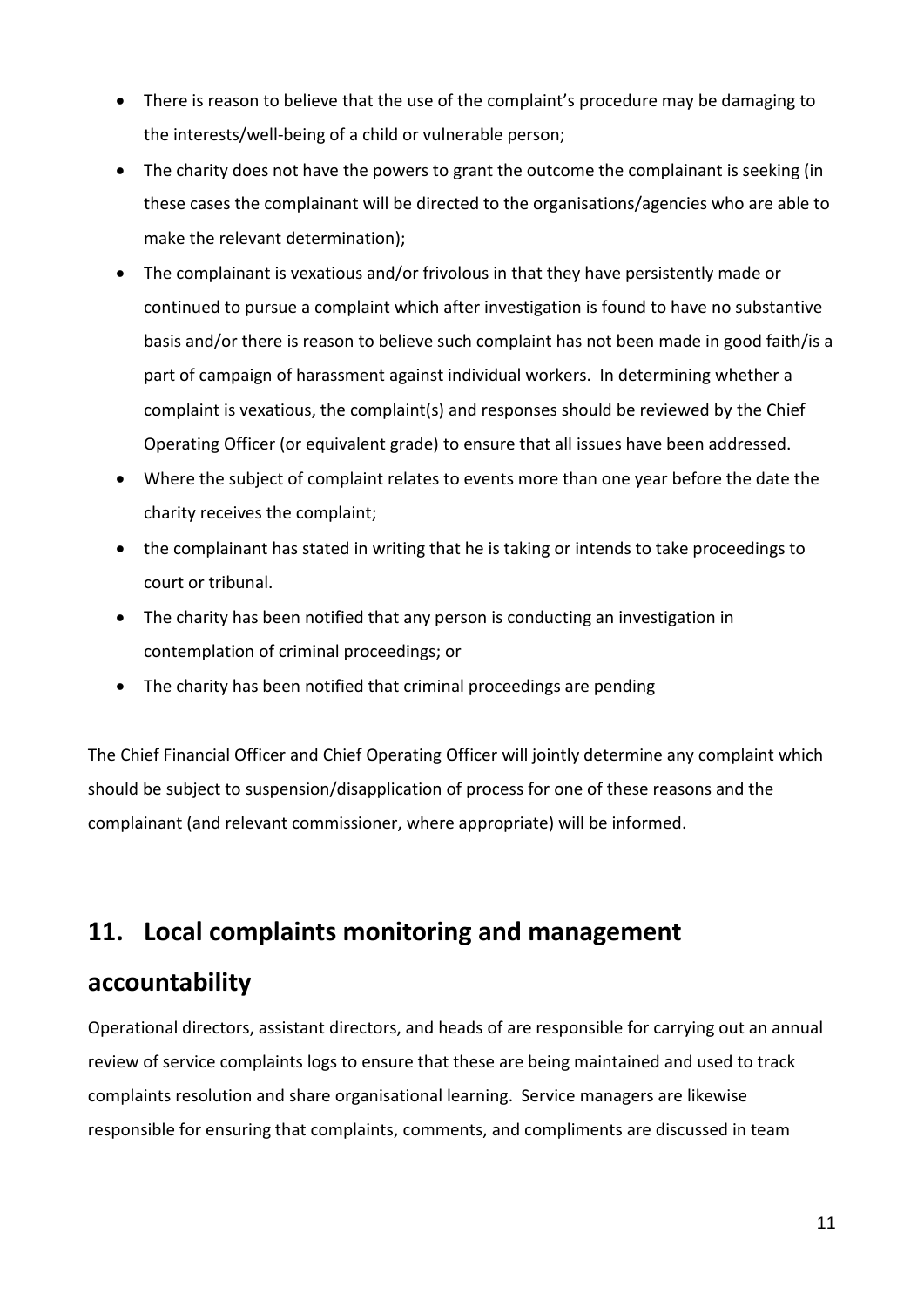meetings so that all staff have the opportunity to participate in discussions about service improvements and share learning.

## **12. Compliments and other feedback**

Catch22 welcomes compliments and other feedback on the services we provide and the people who work for us. These can be recorded locally or sent through to the [feedback@catch-22.org.uk](mailto:feedback@catch-22.org.uk) for central recording. All positive feedback must be acknowledged within 3 working days and, where it relates to an individual, the content should be shared with that person at the earliest opportunity.

Suggestions for improvement not relating to a complaint must also be acknowledged and manager should reflect in their response the consideration they have given or will give to the suggestion. If appropriate, the response should include a brief outline of changes made, to be made or why the change cannot be actioned as appropriate.

# **13. Related policies & documents**

The following policies and documents may need to be read alongside this policy in certain circumstances and are relevant to it. All these documents can be found in 4policies.

- Whistle-blowing policy
- Safeguarding policy
- Grievance policy
- Disciplinary policy
- Good Complaints Handling A guide for services
- Data Protection policies
- Code of Conduct policy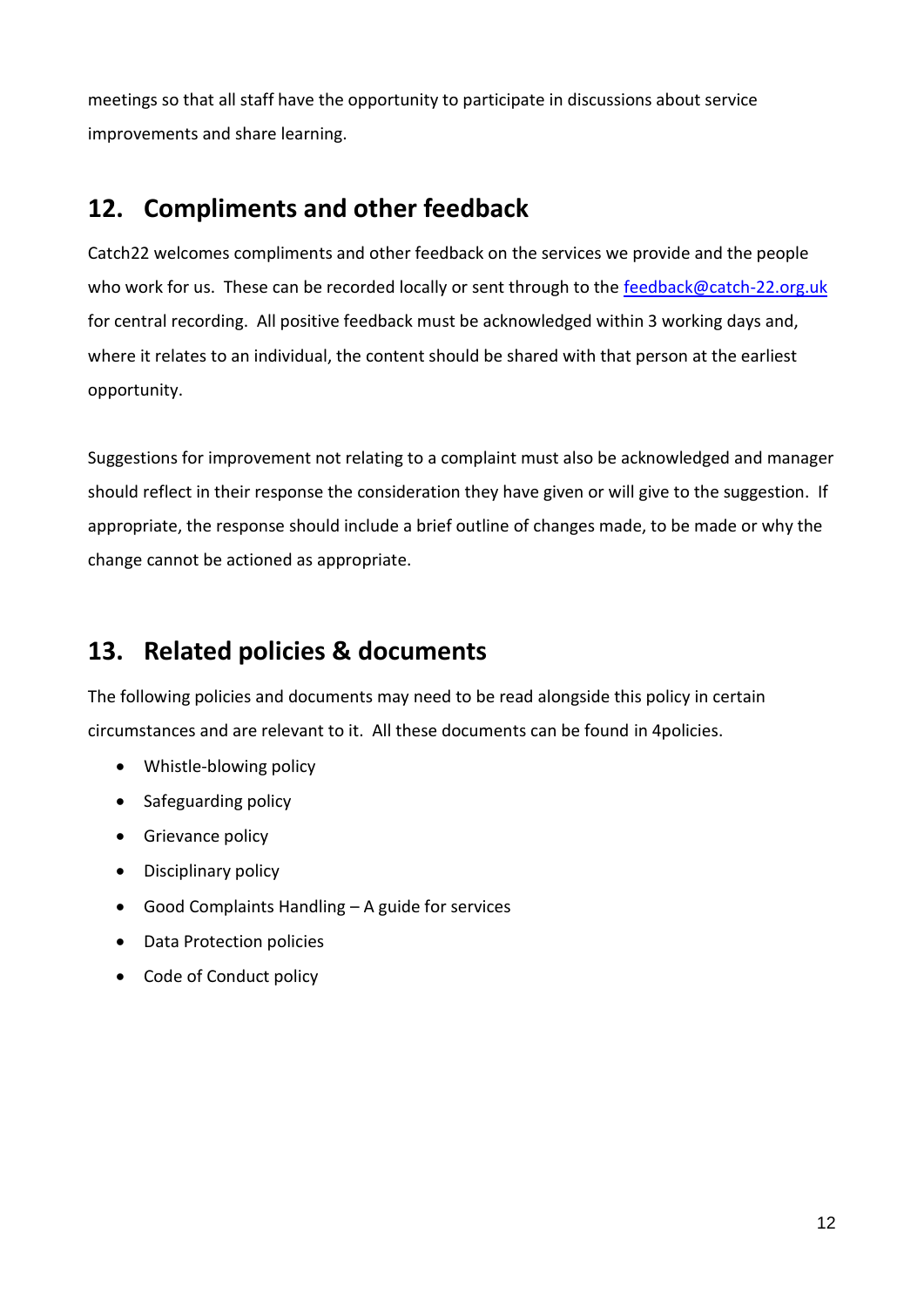#### **Appendix A - Complaints Procedure for Prison Based Services**

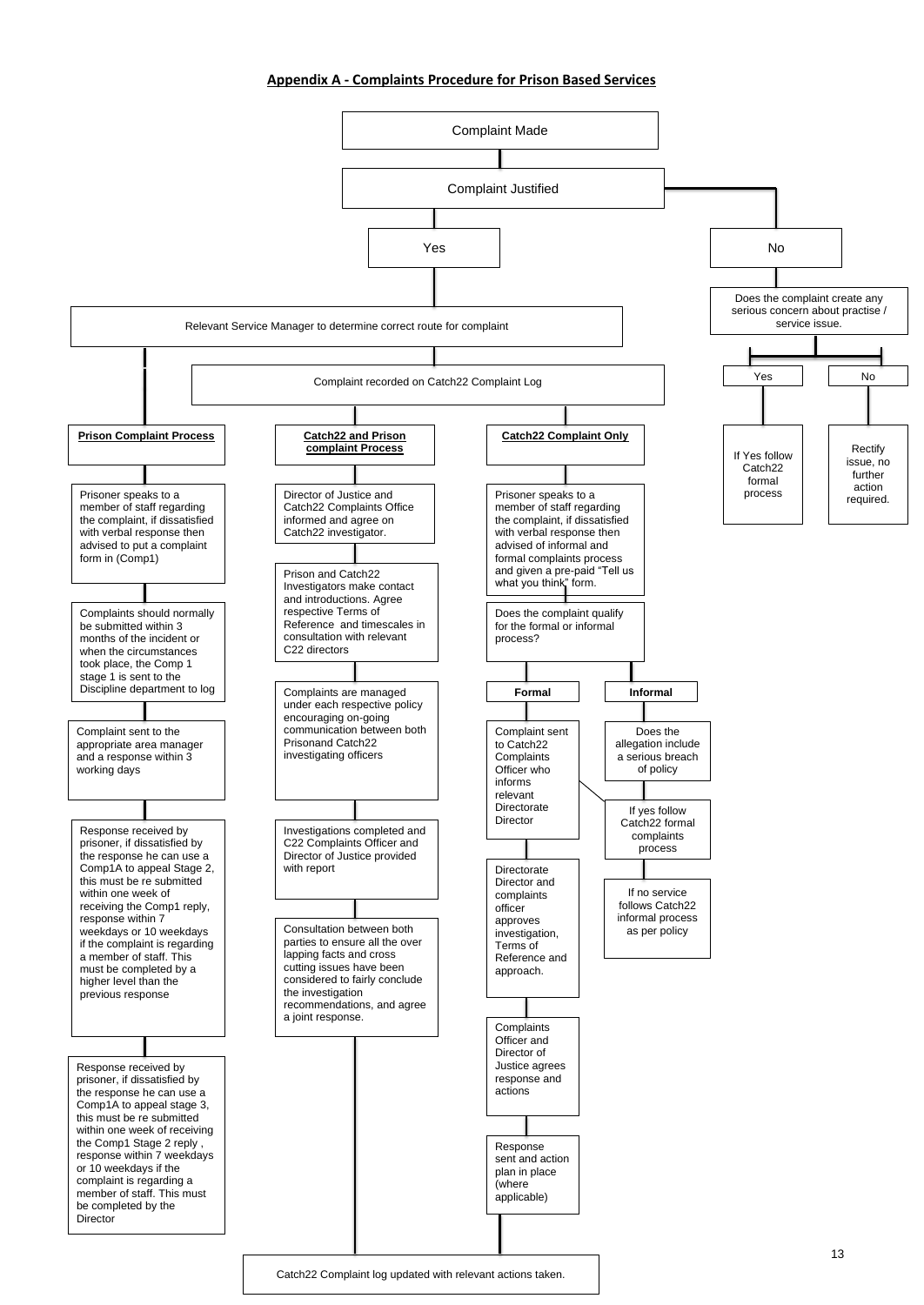# **Appendix B Catch22 Education Policy**

**[insert school] School COMPLAINTS PROCEDURE (for parents' and carers' use)**

# **Contents**

| 1. Summary                           | $\overline{2}$ |
|--------------------------------------|----------------|
| 2. What is the policy about?         | $\overline{2}$ |
| 3. Who is the policy for?            | $\overline{2}$ |
| 4. Policy statement                  | $\overline{2}$ |
| 5. Policy Requirements               |                |
| 6. Related policies                  |                |
| 7. Appendices – Statutory Guidance   |                |
| Annex 1 – Equality Impact Assessment | 8              |

| Policy owner:              | <b>Education</b>    |
|----------------------------|---------------------|
| Queries to be directed to: | Executive Principal |

This policy will be reviewed on annual basis. Catch22 reserves the right to amend this policy, following consultation, where appropriate.

| Date created:        | May 2017    |
|----------------------|-------------|
| Date of last review: | August 2019 |
| Date of next review: | August 2020 |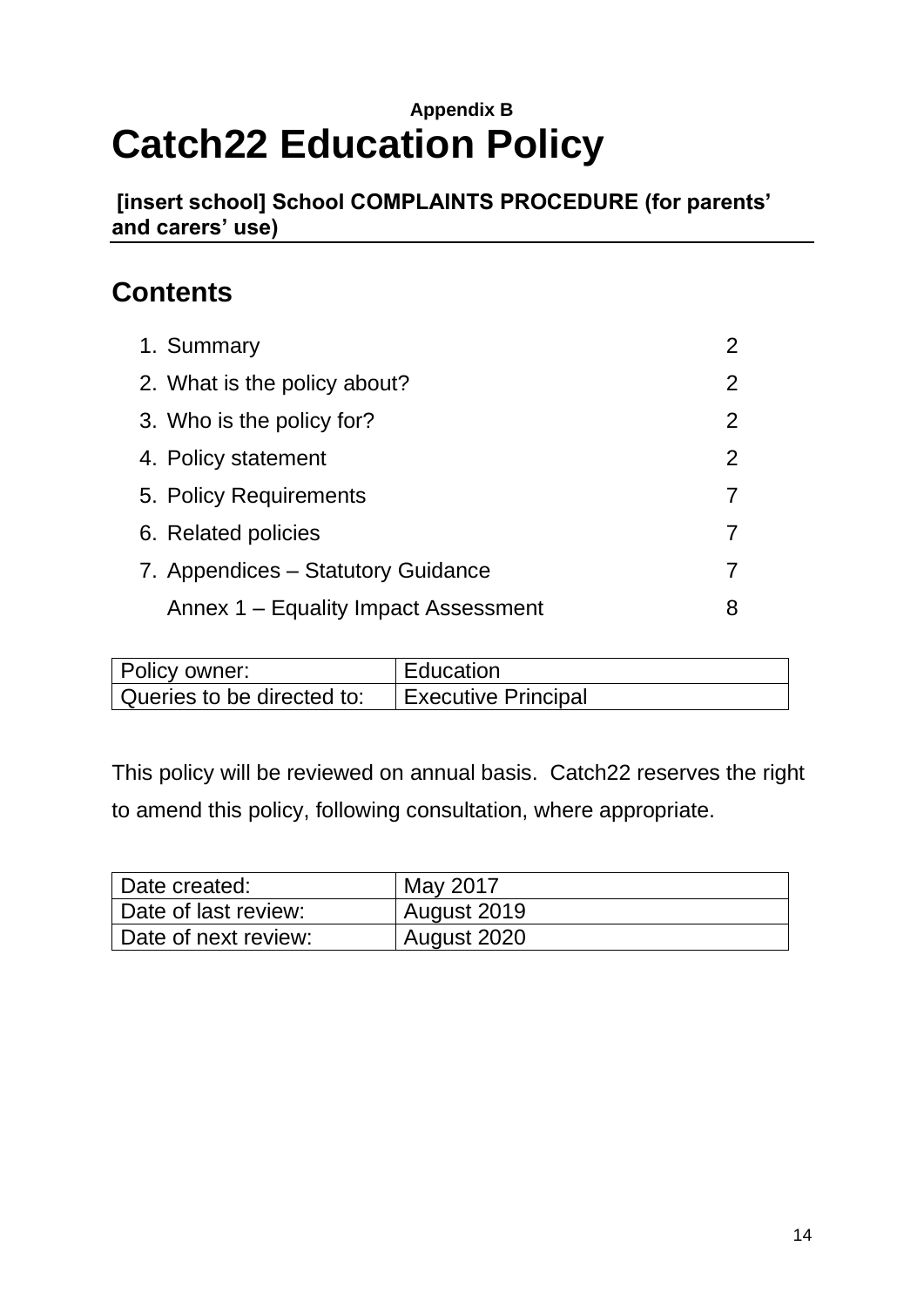# **1. Summary**

This policy sets out the procedure of making a complaint for parents and carers of students at the Catch22 **[name]** School. The procedure explains the process and detail of complaints made at:

- Stage 1 Informal resolution
- Stage 2 Formal resolution
- Stage 3 Panel hearing
- Complaints against Catch22

The policy reflects the requirements set out in the

[https://www.gov.uk/government/publications/school-complaints-procedures/best-practice-advice](https://www.gov.uk/government/publications/school-complaints-procedures/best-practice-advice-for-school-complaints-procedures-2019)[for-school-complaints-procedures-2019.](https://www.gov.uk/government/publications/school-complaints-procedures/best-practice-advice-for-school-complaints-procedures-2019)

# **2. What is the policy about?**

#### **The purpose of the procedure**

- The aim of this procedure is to achieve a fair, effective, and as rapid as possible resolution of parental concerns about the education and/or welfare of individual children in the care of Catch22 [name] school.
- The expression 'parents' is used for those having parental responsibility for the child.
- These procedures apply to all parents of students and to prospective parents of the school. A copy of this procedure is available on the school's website and can also be obtained on request from the school office or Headteacher.

# **3. Who is the policy for?**

All parents and carers and prospective parents and carers of students at the Catch22 [name] School.

# **4. Policy statement**

#### **Complaints Concerning the School**

Catch22 [name] School welcomes suggestions and comments from parents and carers, and takes seriously concerns or complaints which may arise, as they can help us to improve the educational experience that we provide.

#### **Key Contacts**

School Address:

Tel: [-----] [Email}]

Mob<mark>: [------------</mark>]

The Headteacher: [Name]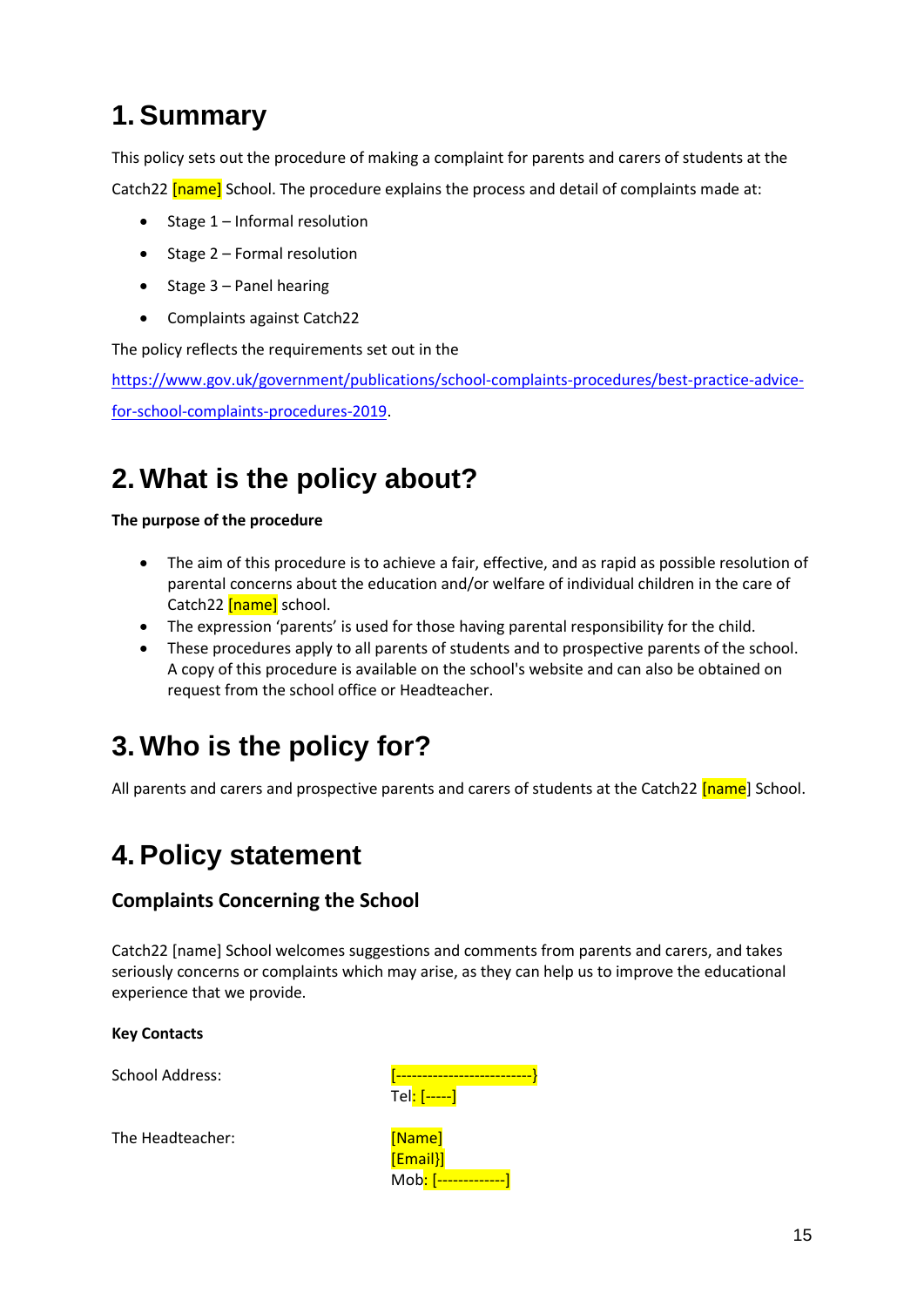The Executive Principal: [Name]

[\[Email\]](mailto:Alan.Waldron@catch-22.org.uk) Mob: [----]

The Curriculum and Learning Leads: [Name]

[\[Email\]](mailto:Carrie.Read@include.org.uk) Mob: [---]

#### [Complete for **ALL** CLLS]

Complaints Officer (Catch22): Complaints Officer

Catch22 27 Pear Tree Street, London, EC1V 3AG [Feedback@catch-22.org.uk](mailto:Feedback@catch-22.org.uk)

#### **Timing**

Effective and fair resolution of concerns usually requires that they are brought to the School's and Catch22's attention promptly, which should normally be within three months of the relevant event(s). Complaints may be heard after this time if the Executive Principal and/or Complaints Officer or Complaints Panel considers that the delay has not prejudiced an effective and fair resolution.

#### **Professional judgment**

Where the judgment of a member of Catch22 staff is subject to complaint, the Executive Principal and Complaints officer/Complaints Panel will determine whether the judgment was exercised fairly and reasonably according to Catch22 standards. There may be more than one fair and reasonable response to a situation. The Executive Principal and Complaints Officer or Complaints Panel will not normally substitute their decision for that of the staff concerned. Accordingly, where a complaint is upheld, the Executive Principal and Complaints Officer/Complaints Panel will usually make recommendations to be acted upon by the School concerned.

#### **Legal proceedings**

Where legal proceedings exist between Catch22 and the parents/pupil, this procedure may be subject to the constraints of the legal process.

#### **Record Keeping**

A written record of all complaints (which may include notes, correspondence and statements) will be kept at each stage of the procedure, as detailed below, and will include details of whether individual complaints were resolved following a formal or informal procedure, or proceeded to a panel hearing. The record will include details of any action taken by the school as a result, regardless of whether they are upheld.

The written record of complaints will be reviewed regularly by the Headteacher and by the Executive Principal/Chair of Governors and Catch22 Operations SLT. Records relating to individual complaints will be kept confidential except where the Secretary of State or a body conducting an inspection under section 109 of the Education and Skills Act 2008 requests access to them.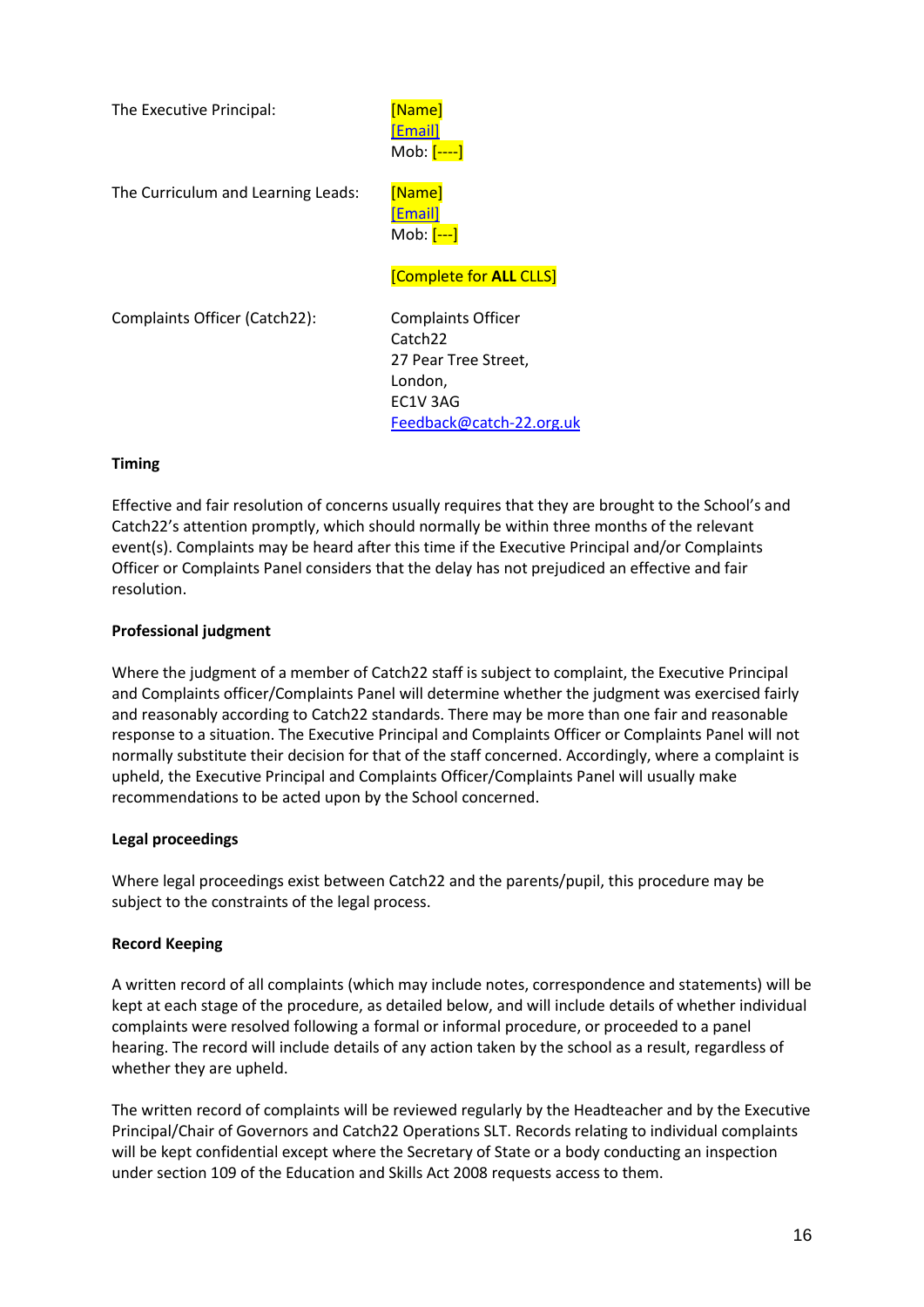The number of complaints recorded under the formal procedure during the preceding school year is available to parents of students (and prospective students) on request from the Head's PA.

#### **Stage 1 – Informal Resolution**

- It is hoped that most complaints and concerns will be resolved quickly and informally.
- If parents have a complaint, they should normally contact their child's Curriculum and Learning Lead (CLL) at the school site their child attends, as appropriate. In many cases the matter will be resolved straightaway by this means to the parents' satisfaction. If the CLL cannot resolve the matter alone, it may be necessary for him/her to consult with other staff within the school.
- The teacher will make a written record of all complaints and the date on which they were received, and any action taken by the school as a result. Should the matter not be resolved within 10 school days or in the event that the member of staff and the parent fail to reach a satisfactory resolution then parents will be advised to proceed with their complaint in accordance with Stage 2 of this procedure.

#### **Stage 2 – Formal Resolution**

#### **PART A School Level**

If the complaint cannot be resolved on an informal basis, then the parents should put their complaint in writing to the Headteacher as soon as possible. The Headteacher (or his or her representative if the Headteacher is not in School) will investigate the complaint. The Headteacher will respond to the parents within 10 school days.

- The Head will keep written records of all meetings and interviews held in relation to the complaint.
- The school will also keep a written record of complaints, any action taken by the school as a result and whether they were resolved at the informal or formal stage or proceeded to a Panel hearing.
- Once the Head is satisfied that, so far as is practicable, all the relevant facts have been established, a decision will be made, and parents informed of this decision in writing. The Head will also give reasons for his/her decision.
- Complaints about the Headteacher should be made directly to the Executive Principal or Chief Operating Officer (see part B below).

#### **PART B Catch22 Level**

• If parents are not satisfied with the Headteacher's response, the parents should write within 10 working days of the Head's response to the Executive Principal or Chief Operating Officer via the Complaints Officer of Catch22 at:

Email: [Feedback@catch-22.org.uk](mailto:Feedback@catch-22.org.uk)

Complaints Officer Catch22 27 Pear Tree Street, London, EC1V 3AG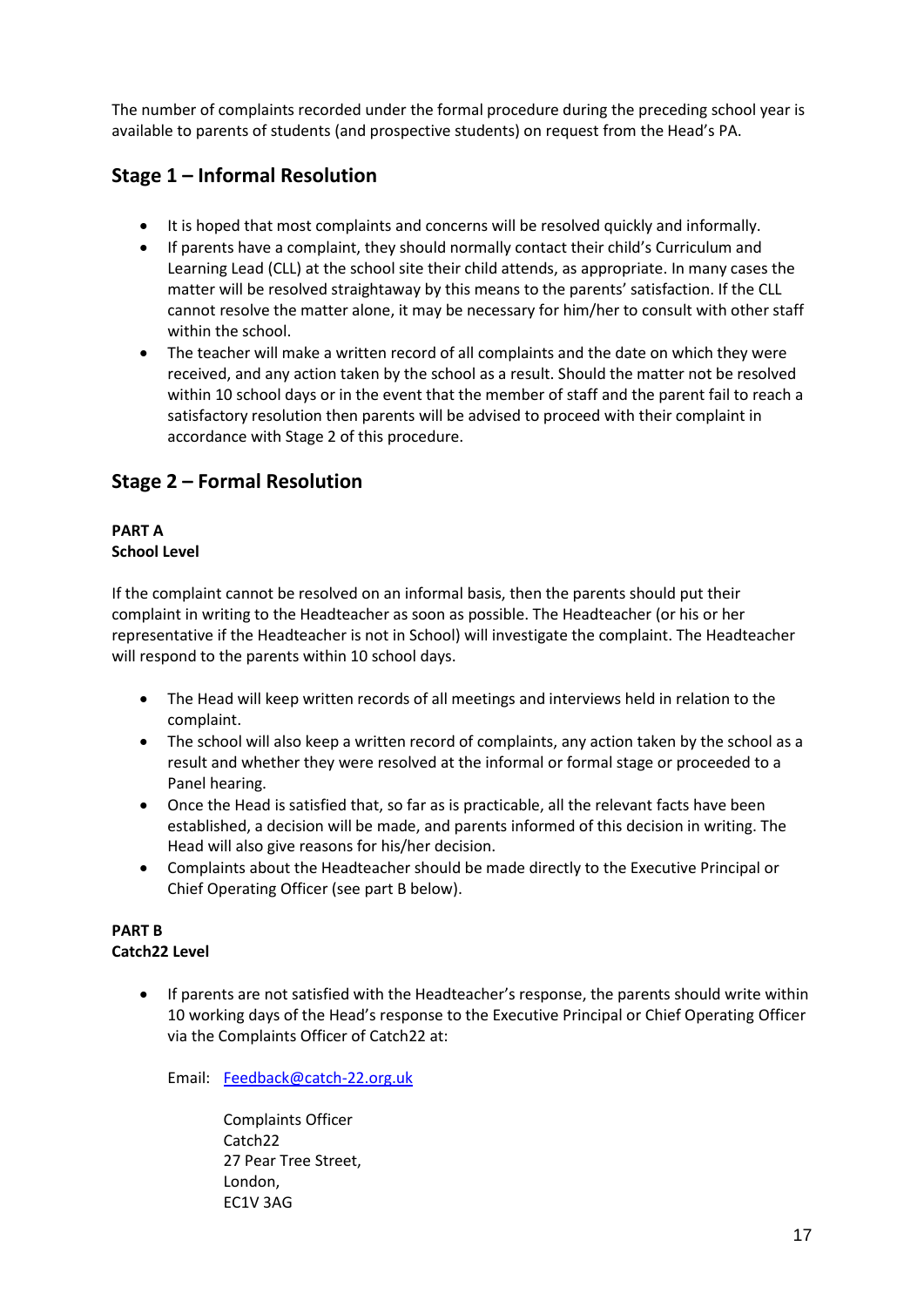- The complaint should clearly identify the main issue(s) of concern and, if possible, indicate the nature of the resolution they are seeking.
- If the complaint is about the Headteacher, the parents should write **directly** to the Executive Principal/Chief Operating Officer of Catch22 via the Complaints Officer at the above email address or address. The complaint should clearly identify the main issue(s) of concern, and, if possible, indicate the nature of the resolution that they are seeking.
- The Executive Principal will investigate the matter and will respond to the parents within 15 school days of receiving the complaint. Written records will be kept of all complaints received, the steps taken to investigate the complaint and any action taken as a result. In particularly complex cases, the Executive Principal will advise parents of any extra time needed to investigate properly.
- If a complaint is made directly to the Complaints Officer before a formal complaint has been made to the Headteacher, the Complaints Officer may refer the matter to the Headteacher for resolution.
- If parents are still not satisfied with the decision, parents are able to proceed to Stage 3 of this Procedure for those matters which are within the responsibilities of the school or of Catch22. Where the complaint is against the decision of an external agency or third party, such as an examination board or higher education institution, parents will be advised on the appropriate route for their complaint and, where possible, given information and advice about progressing their concerns.

#### **Stage 3 – Panel Hearing**

- If parents wish to have their complaint considered at a Panel Hearing, they should write to the Chief Executive of Catch22 at the address above, setting out their complaint.
- If a request for a Complaints Panel is made without the matter having previously been investigated by the Executive Principal, then the Chief Executive will refer the matter for investigation under Stage 2 of this procedure.
- In the interests of resolving the complaint expeditiously, complaints should focus on the main issues. It is helpful if the complainant is able to indicate the nature of the outcome which they are seeking as a means of resolving their complaint.
- The Chief Executive will then convene a Complaints Panel. The Panel will consist of at least three persons not directly involved in the matters detailed in the complaint, one of whom shall be independent of the management and running of the school. Each of the Panel members shall be appointed by the Chairman.
- The Clerk of the Panel will deal with administrative issues prior to the hearing. The Clerk will normally be the Director of Governance & Risk, or their nominee, but will not provide legal advice to the Panel on any substantive matters. The Clerk's role at the hearing will be limited to advice on procedure.
- A hearing will be scheduled to take place as soon as practical and normally within 25 school days of receipt of the parents' letter. If, despite the best efforts of Catch22 personnel, a hearing cannot be arranged within this time period the Clerk of the Panel will write to the parents before the expiry of the 25 day period setting out the likely timeframe for the hearing. The hearing will normally be held at a Catch22 Office, but in cases where it is not reasonable to ask parents and staff to travel long distances, efforts will be made to hold the hearing at premises near the school.
- The parents should supply copies of their previous written complaint to the Headteacher and Complaints Officer and any other documentation they may wish to rely on to the Clerk for circulation to the Panel and Headteacher not more than 7 days after the date of notification of the hearing. Documentation must be relevant to those matters set out in the complaint.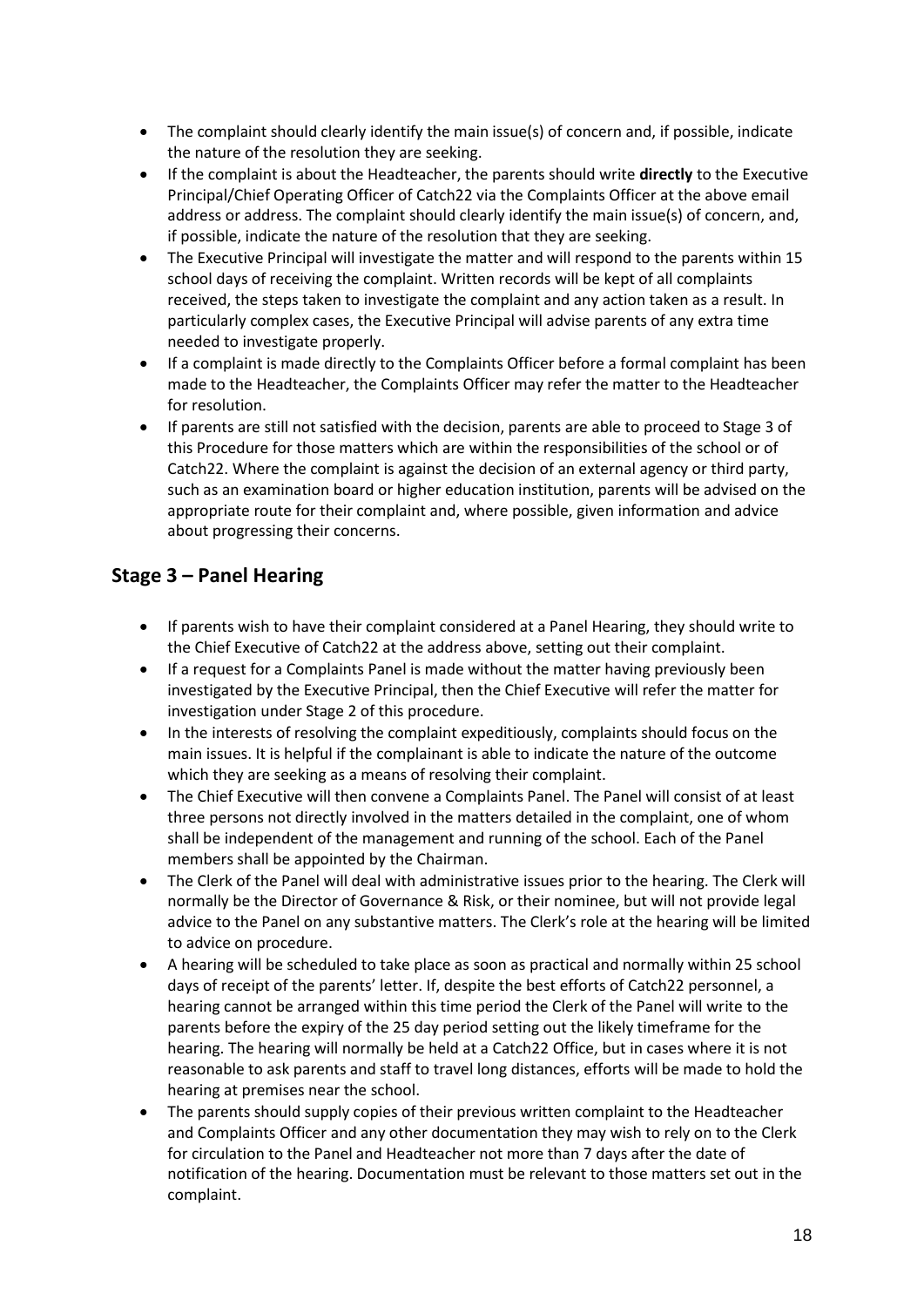- The parents will be supplied with copies of any statements and supporting/background documentation provided by the Headteacher to the Panel not less than 10 school days before the hearing.
- The Panel may refuse to consider matters of which written notice has not been given if doing so appears to them likely to be prejudicial to a fair and effective consideration of the complaint.
- If the Panel deems it necessary, it may require that further particulars of the complaint or any related matter be supplied in advance of the hearing. Copies of such particulars shall be supplied to the Chair of the Panel not less than 5 school days prior to the hearing, for circulation to all parties.
- The parents may be accompanied to the hearing by one other person. This may be a relative, teacher or friend. Legal representation will not normally be appropriate.
- Conduct of the hearing shall be at the Panel's discretion which will be exercised in the interests of a fair, effective, and appropriately rapid resolution of the complaint. The Chair of the Panel, or their Clerk, will normally write to the parents before the hearing, having considered the nature of the complaint and the documentary material, to state how the hearing will be conducted. Prior to the hearing, decisions relating to procedure may be dealt with by the Chair of the Panel acting alone. Should the parents have any questions concerning the Panel's procedure, they should address them to the Chair of the Panel at the above address.
- After due consideration of all relevant facts, the Panel will reach a decision and may make recommendations.
- The Panel will write to the parents normally within 5 working days informing them of its decision and the reasons for it. The Panel's findings, and (if any) recommendations will also be sent in writing to the Headteacher, the Complaints Officer on behalf of the Chief Executive, and where relevant, the person(s) against whom the complaint was made.
- The findings and recommendations referred to may be sent by electronic mail or otherwise given to the complainant and, where relevant, the person complained about.
- A copy of the findings and recommendations will be available for inspection on the school premises by The Senior Leadership Team (as proprietor) and the Headteacher.
- Catch's Director of Governance & Risk will keep a copy of the findings and recommendations for all complaints which have been dealt with at a Panel hearing under this procedure.
- Parents can be assured that all concerns and complaints will be treated seriously and confidentially. Correspondence, statements, and records relating to individual complaints will be kept confidential except where disclosure is required in the course of the school's inspection or where any other legal obligation prevails.

#### **Mediation**

At any stage of the process it may be helpful to consider mediation, or a facilitated discussion by an experienced mediator, as a way to address any particularly difficult or sensitive issues as constructively as possible.

# **5. Policy requirements**

Catch22 staff, Headteachers and managers will ensure that this complete procedure is followed,

with particular attention to the deadlines of communication set out.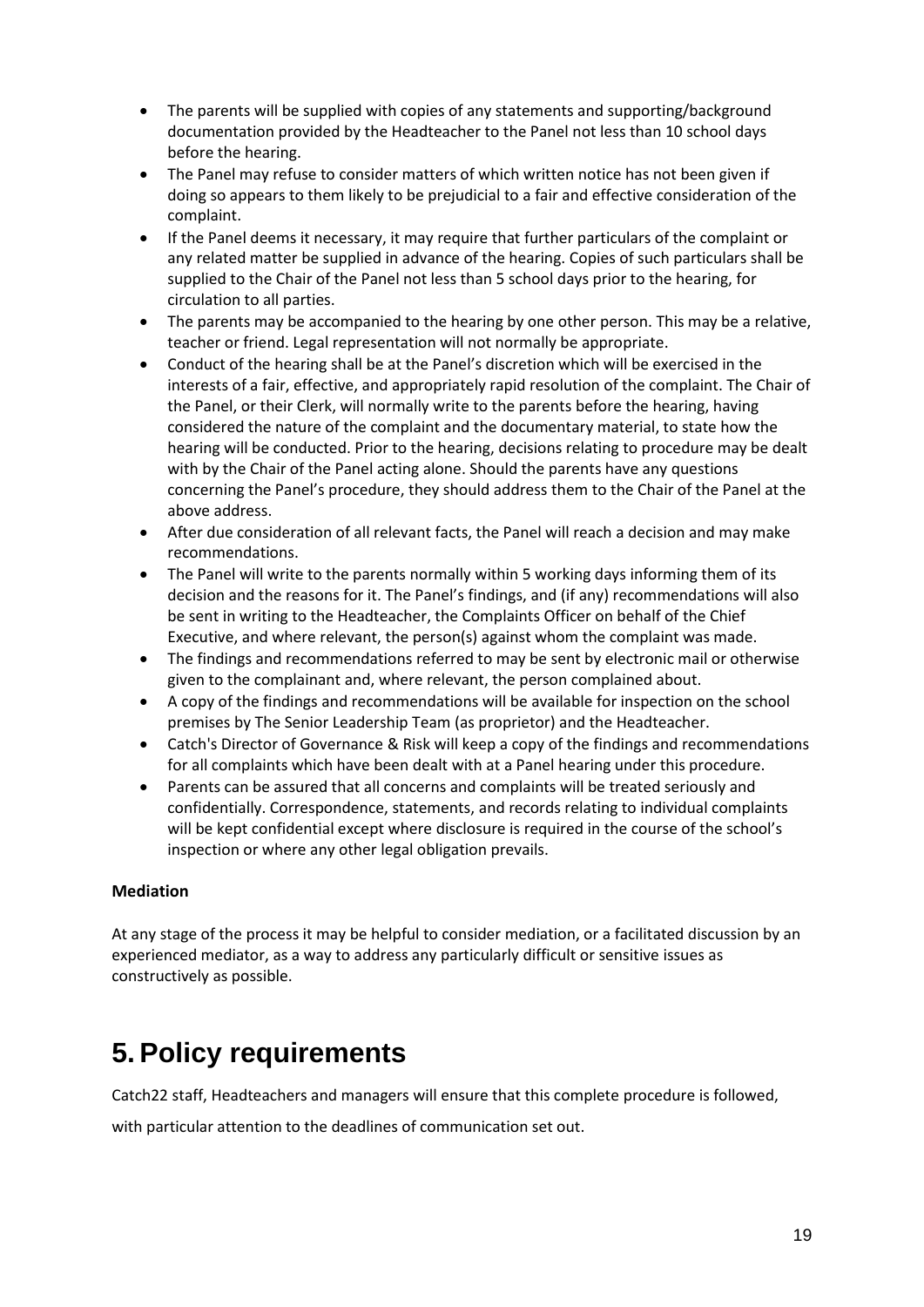# **6. Related policies**

Catch22 Complaints, Compliments and Feedback Policy

# **7. Appendices**

[https://www.gov.uk/government/uploads/system/uploads/attachment\\_data/file/489056/Best\\_Prac](https://www.gov.uk/government/uploads/system/uploads/attachment_data/file/489056/Best_Practice_Advice_for_School_Complaints_2016.pdf) [tice\\_Advice\\_for\\_School\\_Complaints\\_2016.pdf](https://www.gov.uk/government/uploads/system/uploads/attachment_data/file/489056/Best_Practice_Advice_for_School_Complaints_2016.pdf)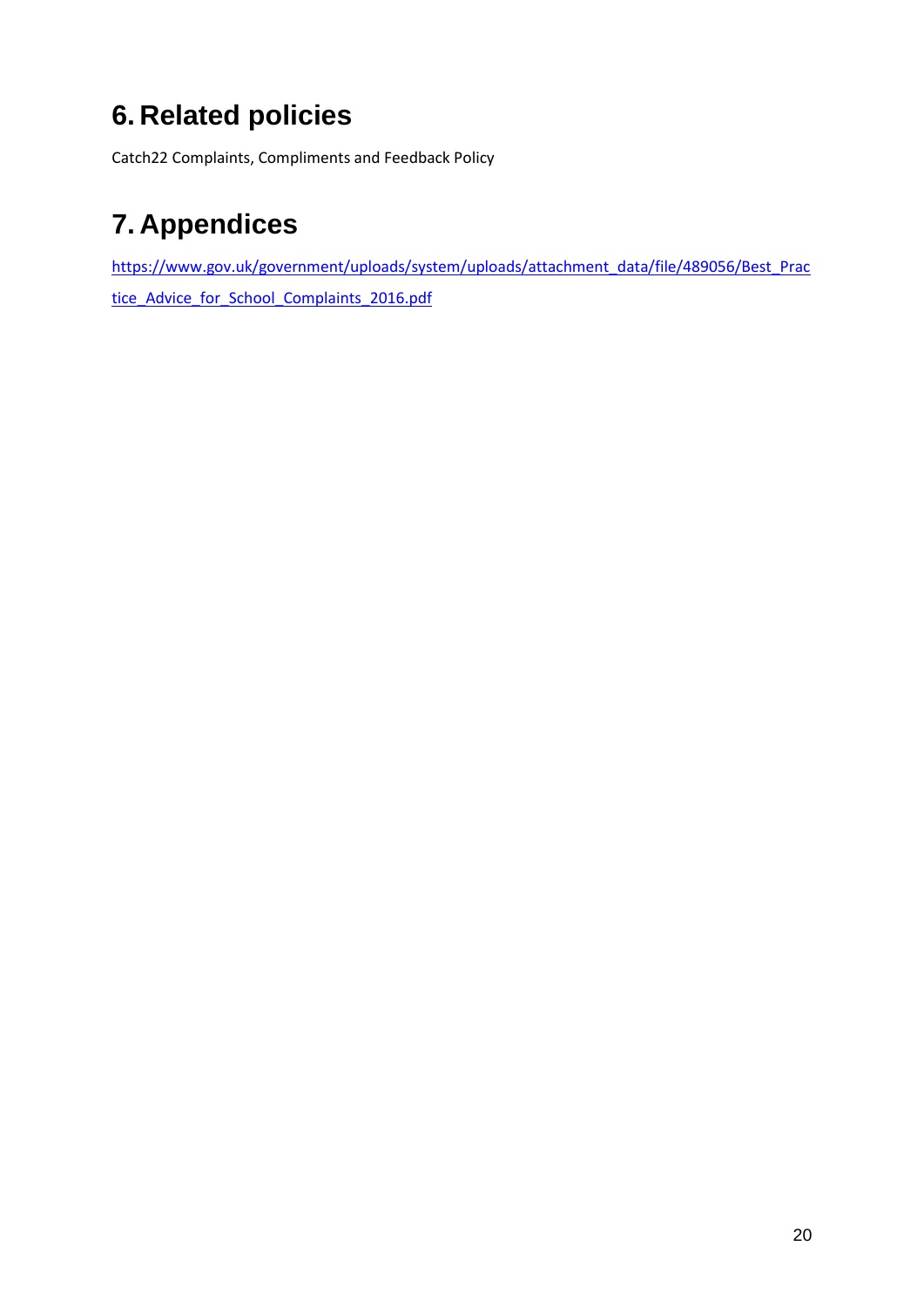## **Appendix C**

# **C**<sup>1</sup>S Customer Complaints

As a G4S Customer we aim to give you the very best service to help you find work. We do recognise that, on occasion, you may not be entirely satisfied with the service you have received. If you would like to make a complaint about the service you have received, you have access to our Complaints Procedure.

Who should I complain to?

In the first instance, you should raise any concerns to your **Key Worker** or the **Operations Manager** at your Provider.

How can I complain?

You can make your complaint by either completing the Customer Complaint Form which should be available from your Provider or complaining directly with your Provider.

When will I hear back?

We will acknowledge your complaint within 3 working days. We will then develop a Plan of Response to deal with your complaint and communicate this to you within 7 working days.

#### How do I escalate my complaint?

If you are unhappy with how your Provider dealt with the complaint, please contact the **Regional G4S Management Team** in your area. Their contact details can be found on our website - http://www.g4swelfaretowork.com/ or obtained from your Provider.

#### The Independent Case Examiner (ICE)

If you have complained to your Provider as well as G4S and are still not happy with the response you have received, you can contact the **Independent Case Examiner (ICE)**. ICE is impartial, which allows them to mediate between G4S and yourself to come to a resolution. Please note that ICE will only investigate complaints that have gone through the above G4S process.

For further information and contact details, please ask your Key Worker. If your question is not answered above, please contact the Regional G4S Management Team – contact details can be found on our website or from your Provider: [http://www.g4swelfaretowork.com](http://www.g4swelfaretowork.com/)

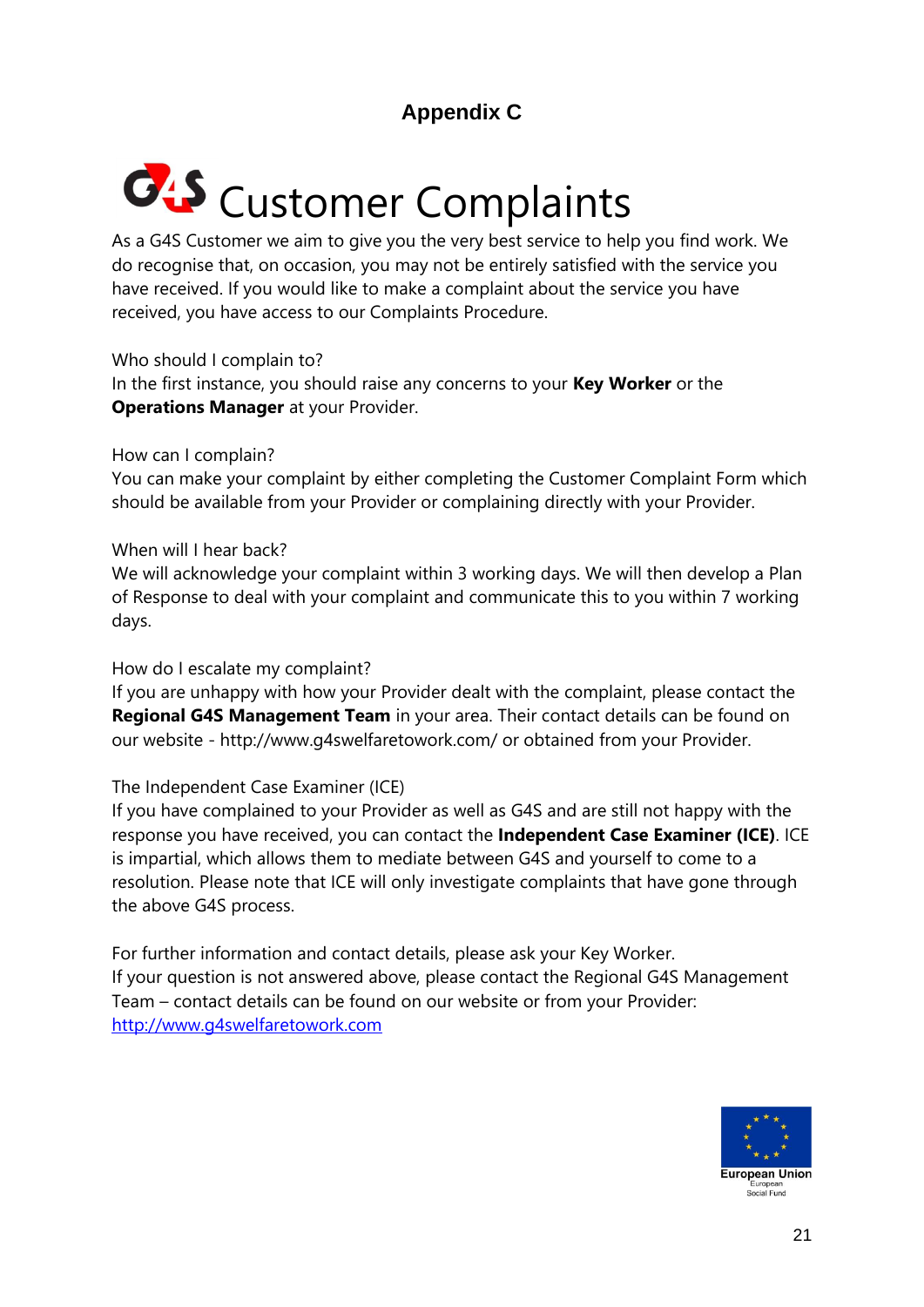## **Appendix D**

## **IR35 CEST Disagreement Procedure**

Under the IR35 regulation suppliers can, if they wish, appeal any engagement outcome as a result of a completed CEST. Below set outs Catch22's procedural expectation.

#### How to raise a concern?

A supplier can raise a concern both verbally and/or in writing. They must however do the following -

#### Verbally

To do so verbally a concern must be made to the relevant lead administrator responsible in the first instance for completing and sharing the Status Determination Statement. It will then be shared through to the purchasing team for review.

#### In Writing

To raise a concern in writing a supplier must use the [feedback@catch-22.org.uk](mailto:feedback@catch-22.org.uk) mailbox detailing their concern, specifying on what grounds they wish to appeal their outcome.

#### What happens next?

Any disagreements received will be reviewed and managed by the CEST Decision Panel (CDP), with input from the relevant Administrator. The membership of the CDP will comprise of Catch22's Chief Finance Officer (CFO), Financial Controller, Processing Team Leader and/or if relevant the Multi Academies Trust's CFO and has the responsibility for considering the points of any concern made and make a decision as a result.

#### The Response

A response will be made within **45 calendar days**, beginning with the day the representations are received, not from when the SDS was issued. The response will inform the supplier that the original SDS have been either unchanged or considered incorrect and will provide a new SDS with the date this new SDS became applicable and state that the previous SDS is withdrawn.

All concerns will be recorded centrally through the complaints log.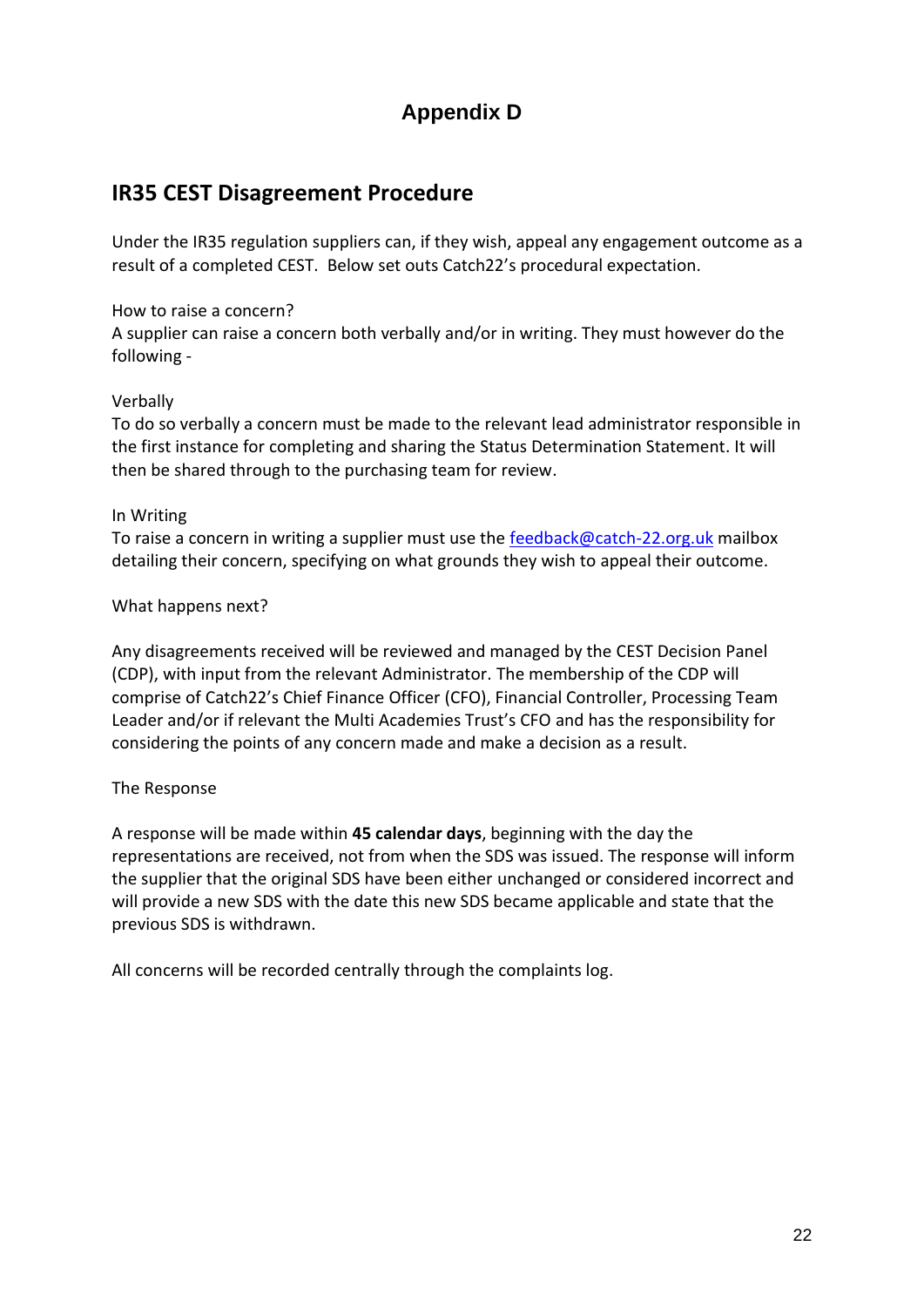# **Annex 1: Equality Impact Assessment**

Catch22 is committed to always: avoiding the potential for unlawful discrimination, harassment and victimisation; advancing equality of opportunity between people who share a protected characteristic and those who do not; and, foster good relations between people who share a protected characteristic and those who do not.

An Equality Impact Assessment (EIA) is a tool for identifying whether or not strategies, projects, services, guidance, practices or policies have an adverse or positive impact on a particular group of people or equality group. While currently only public bodies are legally required to complete EIA's, Catch22 has adopted the process in line with its commitment to continually improve our equality performance.

#### *1. Summary*

| This EIA is for:        | Complaints Compliments & Feedback |
|-------------------------|-----------------------------------|
| EIA completed by:       | Risk & Internal Audit Manager     |
| Date of assessment:     | April 2021                        |
| Assessment approved by: | n/a                               |

#### **Objectives and intended outcomes**

This EIA has been completed in order to ensure that the implications and potential impact, positive and negative, of the Catch22 Complaints, Compliments & Feedback policy for all staff have been fully considered and addressed, whether or not the staff members share a protected characteristic.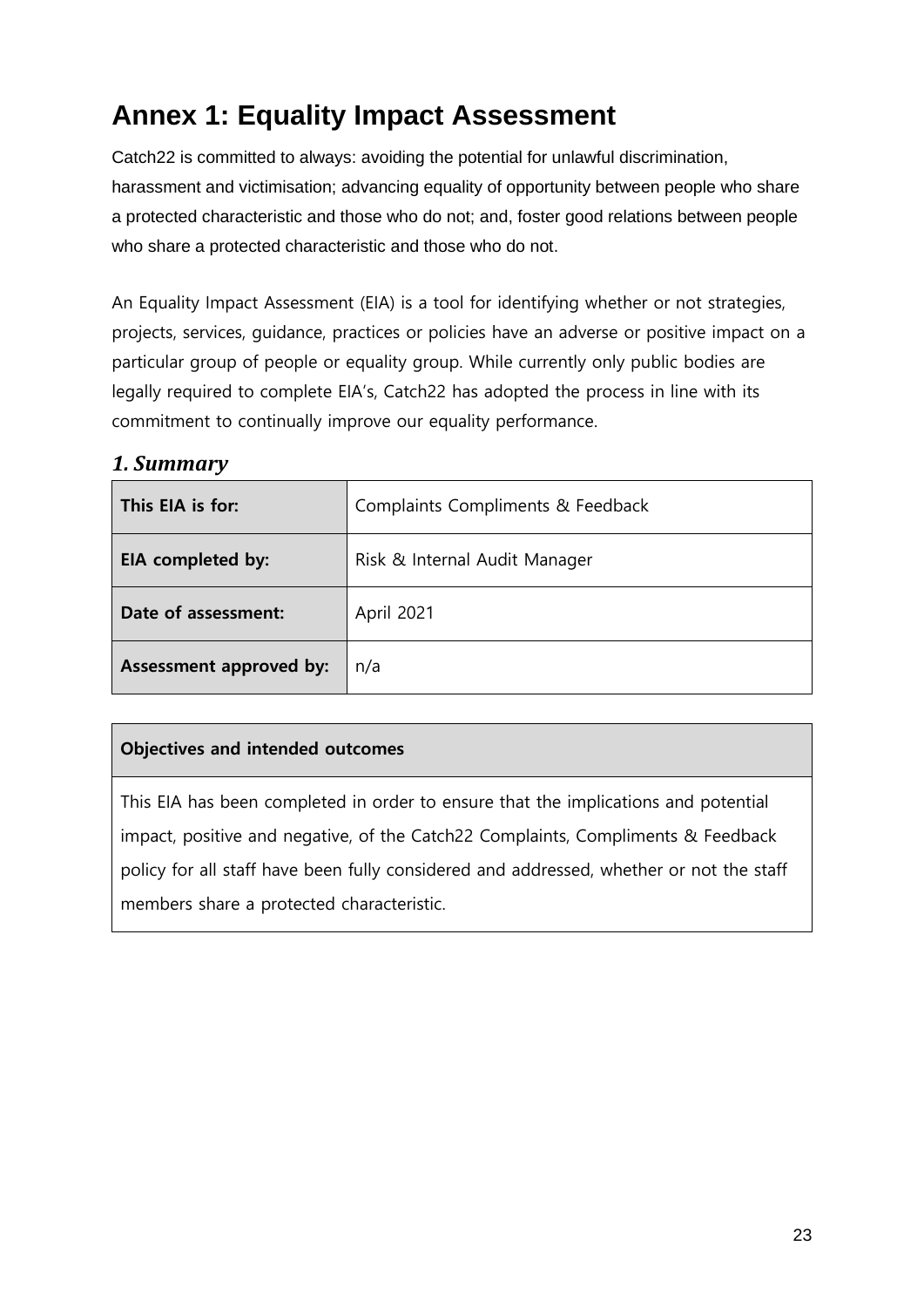# *2. Potential Impacts, positive and negative*

| <b>Equality Area</b>                           | <b>Positive</b> | <b>Neutral</b> | <b>Negative</b> | <b>Summary</b>                                                                                                                                                                                                                                                                        |
|------------------------------------------------|-----------------|----------------|-----------------|---------------------------------------------------------------------------------------------------------------------------------------------------------------------------------------------------------------------------------------------------------------------------------------|
| Age                                            |                 |                |                 | The policy applies equally to all members of staff<br>regardless of age. It's not considered that the<br>policy includes any guidance or rules that may<br>impact either positively or negatively on any<br>member of staff because of their age.                                     |
| <b>Disability</b>                              |                 |                |                 | The policy applies equally to all members of staff<br>regardless of health/disability. Arrangements are<br>in place to address issues of literacy which may<br>make written communication difficult.                                                                                  |
| Pregnancy &<br>Maternity/paternity             |                 |                |                 | It's not considered that the policy positive or<br>negatively impacts on pregnant women or on staff<br>on maternity or paternity leave,.                                                                                                                                              |
| Race (incl. origin, colour<br>and nationality) |                 |                |                 | The policy applies equally to all members of staff<br>regardless of their race, origin, colour or<br>nationality. It's not considered that the policy<br>includes any guidance or rules that may impact<br>either positively or negatively in these respects.                         |
| <b>Gender and Gender</b><br>Re-assignment      |                 |                |                 | The policy applies equally to all members of staff<br>regardless of their gender at any given time. It's<br>not considered that the policy includes any<br>guidance or rules that may impact either<br>positively or negatively on any member of staff<br>because of gender.          |
| <b>Sexual Orientation</b>                      |                 |                |                 | The policy applies equally to all members of staff<br>regardless of their sexual orientation. It's not<br>considered that the policy includes any guidance<br>or rules that may impact either positively or<br>negatively on any member of staff because their<br>sexual orientation. |